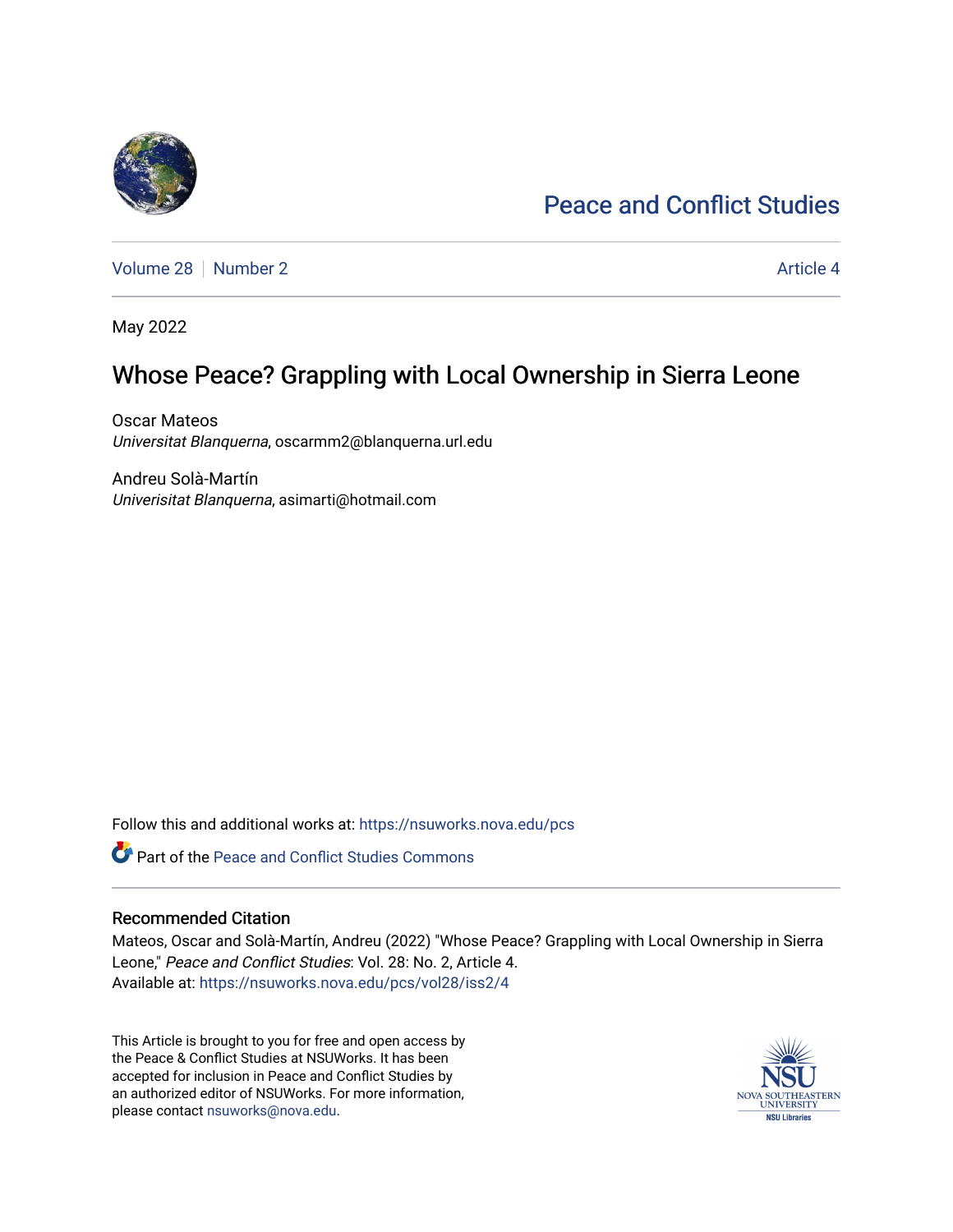# Whose Peace? Grappling with Local Ownership in Sierra Leone Abstract

Local ownership has become a basic tenet of post-conflict peacebuilding strategies sponsored by the International Community. However, research on peacebuilding underlines a gap between policy discourse and actual practice. This paper illustrates the challenges and opportunities posed by the promotion of local ownership by assessing the case of Sierra Leone. This West African country is often labelled as one of the most successful peacebuilding interventions thus far. However, by analysing the interaction between insiders and outsiders during the initial post-conflict phase (1996-2007), this paper concludes that stakeholders perceived differently the meaning and policies associated with the concept of local ownership. In this regard, the country's peacebuilding "success story" should be nuanced in light of the shortcomings and challenges identified. The Sierra Leonean case study provides us with an opportunity to revisit and reflect on the contradictions and limitations of the liberal peacebuilding project with a view to work towards sustainable peace and development.

Keywords: Sierra Leone, Peace, Local Ownership, Peacebuilding, Security, Development, Africa, International Community

## Author Bio(s)

Dr Oscar Mateos is GLOBALCODES Main Researcher. He is an Associate Lecturer of International Relations at Blanquerna School of Communication and International Relations, Ramon Llull University in Barcelona (Spain). He holds a PhD in International Relations from the Autonomous University of Barcelona (UAB) (2012). He was visiting professor at the University of Sierra Leone (Fourah Bay College) between 2006 and 2008 and Visiting researcher at the School of Oriental and African Studies (SOAS, University of London) in 2008. He is also a member of the Catalan Institute for Peace (ICIP) Board and an Associate researcher at the Barcelona International Affairs Center (CIDOB). He is currently the Delegate of the Ramon Llull University Rector for the Agenda 2030-SDGs goals.

Dr Andreu Solà-Martín is a GLOBAL CODES researcher and associate lecturer of International Relations at the Faculty of Communications and International Relations, Universitat Blanquerna. Andreu holds a PhD in Conflict Resolution, Department of Peace Studies (University of Bradford). He taught at the University of Bradford, Birmingham University, the University of Manchester and the Open University of Catalonia. He has a number of publications on the peace process in Western Sahara and peacebuilding efforts in Sierra Leone and Liberia. In addition, he has extensive experience as election consultant in Africa. In 2018, Andreu published a book with Cornell University on the triggers of election violence in Sub-Saharan Africa.

.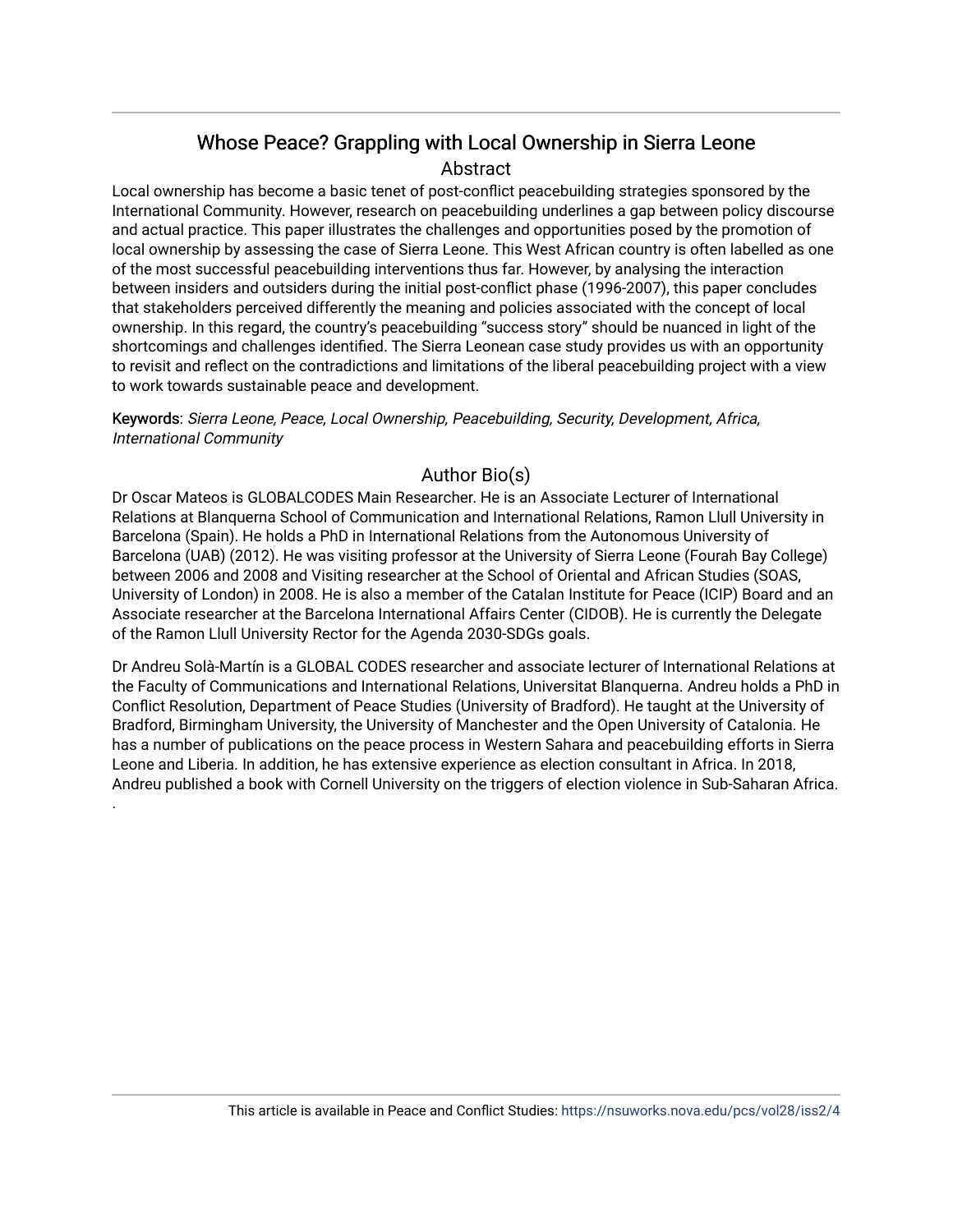# **Whose Peace? Grappling with Local Ownership in Sierra Leone Oscar Mateos and Andreu Solà-Martín**

The notion of local ownership has become a pivotal mantra in international strategies to deal with conflict. Post-conflict peacebuilding has been in vogue during the last three decades as a set of practices and institutional arrangements attached to international efforts to promote sustainable peace in extremely vulnerable and fragile post-conflict countries. The principle of "local ownership" is perceived by both international and local stakeholders as a critical aspect to ensure the sustainability and legitimacy of peacebuilding reforms. Local ownership is described by international stakeholders as the degree of control that locals have in the design and implementation of post-conflict peacebuilding reforms (Donais, 2009, p. 3). The United Nations (U.N.) tends to differentiate local ownership from national ownership. While the former is understood in a broader sense as state and non-state actors' involvement within a given context, the latter is restricted to the interaction between international actors and state elites (Machold & Donais, 2011). In practice, however, local ownership policies trigger dynamics of tension and confrontation between international and local actors. In this regard, the notion of local ownership remains a contested field in terms of its semantic and operational implications.

This paper delves precisely into some of these contradictions, challenges, and tensions, contributing to critical debates emerging during the last two decades around the so-called "liberal peace project." This project was defined by Newman, Paris, and Richmond (2009) as "the promotion of democracy, market-based economic reforms and a range of other institutions associated with 'modern' states as a driving force for building peace" (p. 3). This analysis distinguishes between international actors (or outsiders) and local actors (or insiders). We refer to external actors as the range of donors, international organizations, consultants, and international non-governmental organizations (INGOs) that define, plan and support liberal peace strategies while incountry political stakeholders, the local business community, and civil society organizations (CSOs) implement projects funded by the international community.

The first part of this paper will explore the two main challenges faced by local ownership in post-conflict peacebuilding contexts. There are different views about what local ownership actually means in post-conflict peacebuilding. This paper explores numerous practical and structural problems that hamper efforts to promote local ownership beyond rhetorical statements by international peacebuilders and national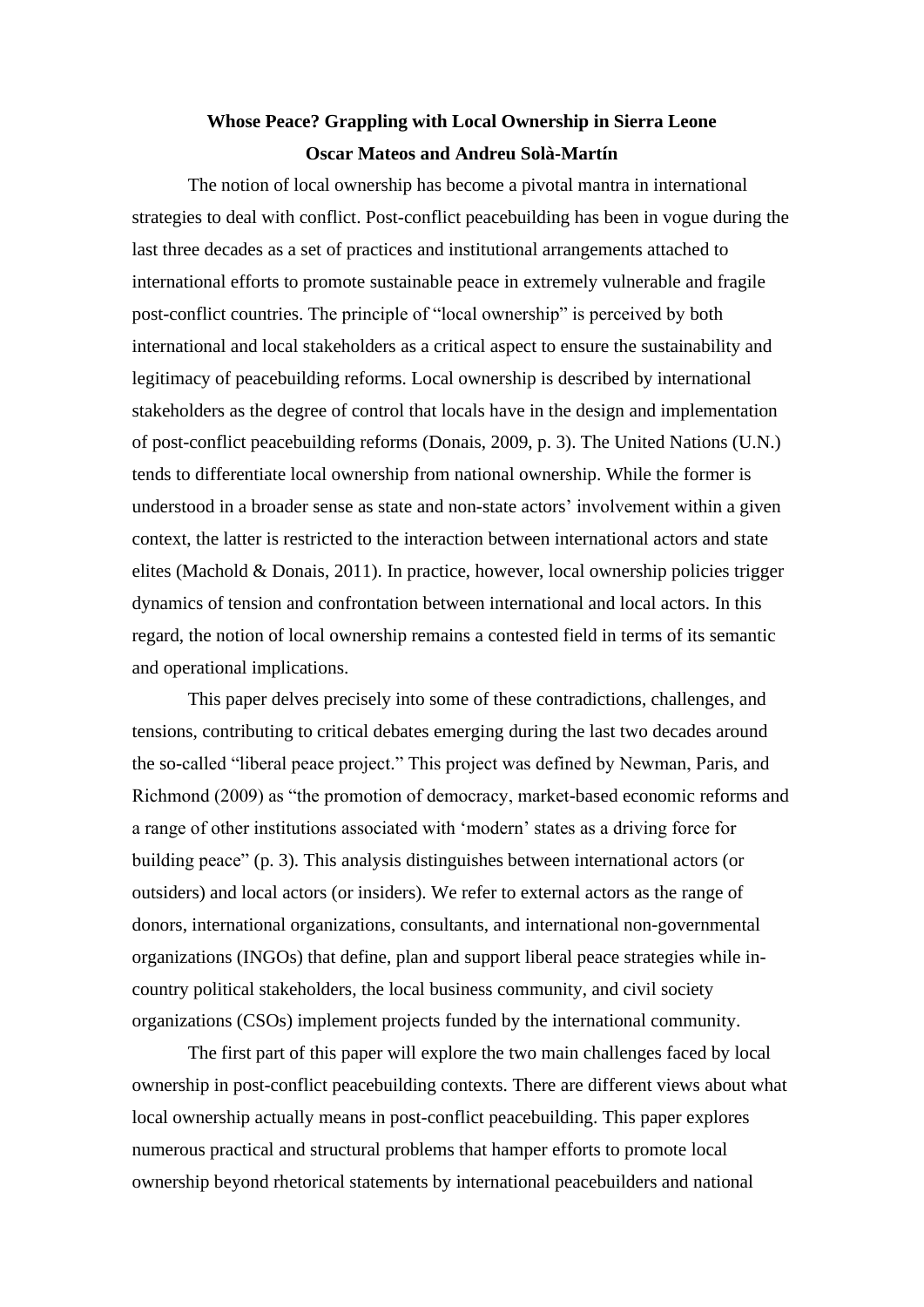administrators. Therefore, firstly we will unpack the notion of local ownership in order to understand the complex interaction between insiders and outsiders in post-conflict situations and explore tensions between external agendas and local ownership in peacebuilding processes.

The second part of the paper will focus on the Sierra Leone case study. The findings draw on semi-structured interviews with local and international stakeholders carried out between 2009 and 2015. A total of 30 interviews were conducted during field work in 2009, 2012, and 2015. Interviewees included government representatives, especially members of the Sierra Leone's People Party (SLPP), who had been in power between 2002 and 2007; local officials and experts involved in the elaboration of the different reforms or post-conflict peacebuilding strategies; representatives of bilateral and multilateral international organizations; and members of the main Sierra Leonean civil society organizations. Two focus groups were also conducted in August 2009 with students of peace and conflict at the University of Sierra Leone (Fourah Bay College).

Post-conflict peacebuilding efforts in Sierra Leone have been considered an example of success (Annan, 2001). Stability was achieved and credible elections held in a country that was dramatically ravaged by war during the 1990s. We will try to assess the relevance of the local ownership notion in the peacebuilding narrative while analyzing how local ownership was promoted by external actors in security sector reform, decentralization policies, and in the establishment of the Special Court. The authors explore mainly but not exclusively the critical historical period which unfolded between the end of hostilities and the end of the second presidential term of Ahmad Tejan Kabbah, leading the SLPP government.

Finally, this paper will reflect on the extent to which Sierra Leoneans perceived the international post-conflict intervention in Sierra Leone as legitimate. The Sierra Leonean case shed lights on the achievements as well as the limitations and pending challenges of the liberal peacebuilding paradigm which is now being questioned not only by the critical literature but also by the emergence and growing influence exerted by non-western powerful actors in post-conflict environments, with different agendas, policies, and strategies. The notion of hybridity helps us understand the complex array of interacting and often overlapping discourses, practices, and interests at play in the post-conflict context. Thus, this paper contributes to build knowledge on hybrid postconflict societies with the aim of helping the academic community, peace practitioners, policy makers, and international donors to develop tools to promote a sustainable peace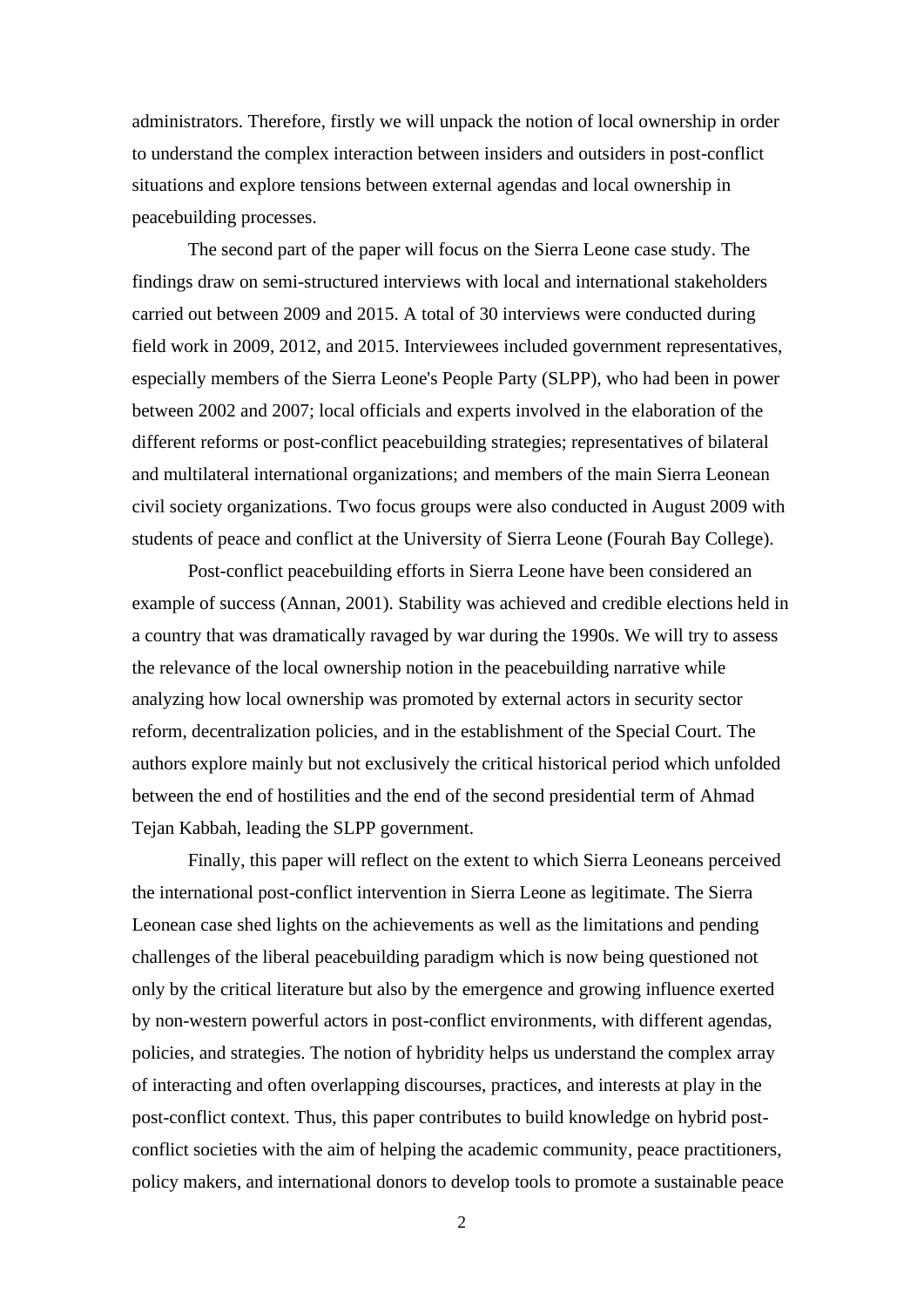agenda that fulfils the needs and interests of the local populations who have endured protracted conflict and remain the main asset that peacebuilders can count on to design and implement successful long-term policies.

### **Understanding Local Ownership**

Local ownership has become a pivotal element of the liberal peacebuilding consensus (Richmond, 2012; Paffenholz, 2015). The promotion of local ownership attempts to address shortcomings concerning the legitimacy and sustainability of the liberal peace project by giving greater emphasis to the role local actors should play in the design and implementation of peacebuilding strategies. By endorsing the local ownership agenda, international donors purposely looked for greater legitimacy and sustainability for their interventions. However, in practice, this encounter between international and local actors has resulted in dynamics characterized by tension, confrontation, or submission leading to changing strategies. In this context, the concept of hybrid peace emerged in the critical literature as an attempt to problematize notions of legitimacy and agency (Mac Ginty, 2010; Mac Ginty & Richmond, 2016).

The growing importance of local ownership in the international agenda is driven by two policy objectives. The first one is achieving more efficiency and sustainability over time in peacebuilding activities. International stakeholders state that peacebuilding needs to be rooted in both domestic structures and views. External actors claim that they rely, wherever and whenever possible, on existing institutions and the local context (Sending, 2009a; 2009b). Even though the number of armed conflicts has decreased during the last decades (PRIO 2018; Straus, 2012), some studies underline that several international peacebuilding efforts are ineffective and unsustainable over time because ownership is neglected (Doyle & Sambanis, 2006). The second objective deals with ethics and legitimacy of intervention. The critical literature questions the limitations on state sovereignty that peacebuilding reforms are built upon as an externally driven exercise tightly controlled by outsiders (Donais, 2015; Richmond, 2012). In this regard, the search for efficiency and sustainability, on one hand, and for ethics and legitimacy on the other, has brought the international development community to champion the concept of local ownership.

Nevertheless, the concept is not new. Local ownership and similar concepts such as local participation or local empowerment were widely used by international organizations throughout the 1980s and 1990s. According to Andersen and Sending (2010), the concept of local ownership emanates from the discourse on development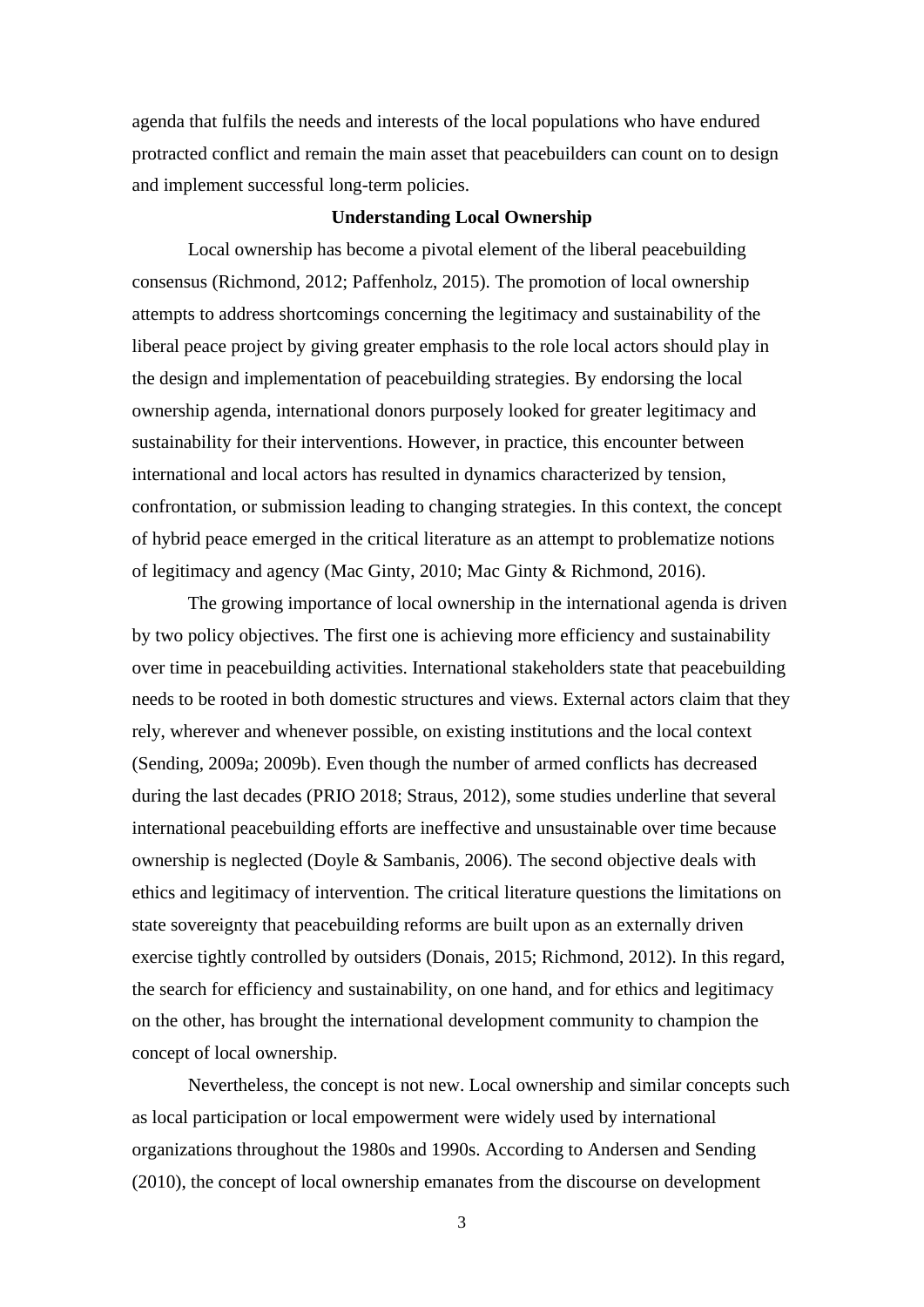cooperation policies and the crisis of such policies in the 1990s. The term was formally endorsed as a key concept for development aid in 1996, when the Organization for Economic Cooperation and Development's Development and Assistance Committee (OECD DAC) called for a comprehensive approach that "respects local ownership of the development process" (OECD DAC, 1996, p. 9). The concept appeared also in U.N. peace operations in 2001 (Annan, 2001). A few years later, the World Bank (2005) also emphasized the idea that developing countries "must be in the driver's seat and set the course" owning and implementing their development strategies. One of the most relevant documents was the *Paris Declaration on Aid Effectiveness* in 2005, in which major stakeholders emphasized the need to improve results and mutual accountability. In the third High Level Forum on Aid Effectiveness that took place in Accra in September 2008, stakeholders pointed out the urgent need to make more progress in this field by releasing the Accra Declaration (OECD DAC, 2008, p. 5). They agreed on the Principles for Good International Engagement in Fragile States and Situations.

The Capstone Doctrine on principles and guidelines for U.N. Peacekeeping Operations lists the promotion of national and local ownership as one of the success factors in the operations. It states that "national and local ownership is critical to the successful implementation of a peace process" (United Nations, 2008). According to the U.N. (2010), local ownership is assumed to be "an imperative, an absolute essential, if peacebuilding is to take root" (pp. 9-10). Other actors in the U.N. system involved in peacebuilding focused on the matter. For example, the United Nations Development Programme (UNDP) also developed a series of studies on ownership and technical cooperation. Major bilateral donors and NGOs have followed suit, often attaching ownership to conditionality. The principle has also been endorsed by regional organizations such as the African Union and the European Union (Ejdus & Juncos, 2018).

The growing usage of the concept is not matched by a corresponding depth of analysis in policy statements. Aid agencies have been slow in translating these commitments into practices (Pouligny, 2009). Local ownership is above all a very ambiguous and conflicting concept (Collins & Thiessen, 2019). When we come to postconflict peacebuilding contexts, this ambiguity becomes even more apparent. Stakeholders openly recognize the need to respect local ownership, but at the same time consider it wishful thinking due to the fragility of the local context (Ejdus, 2018).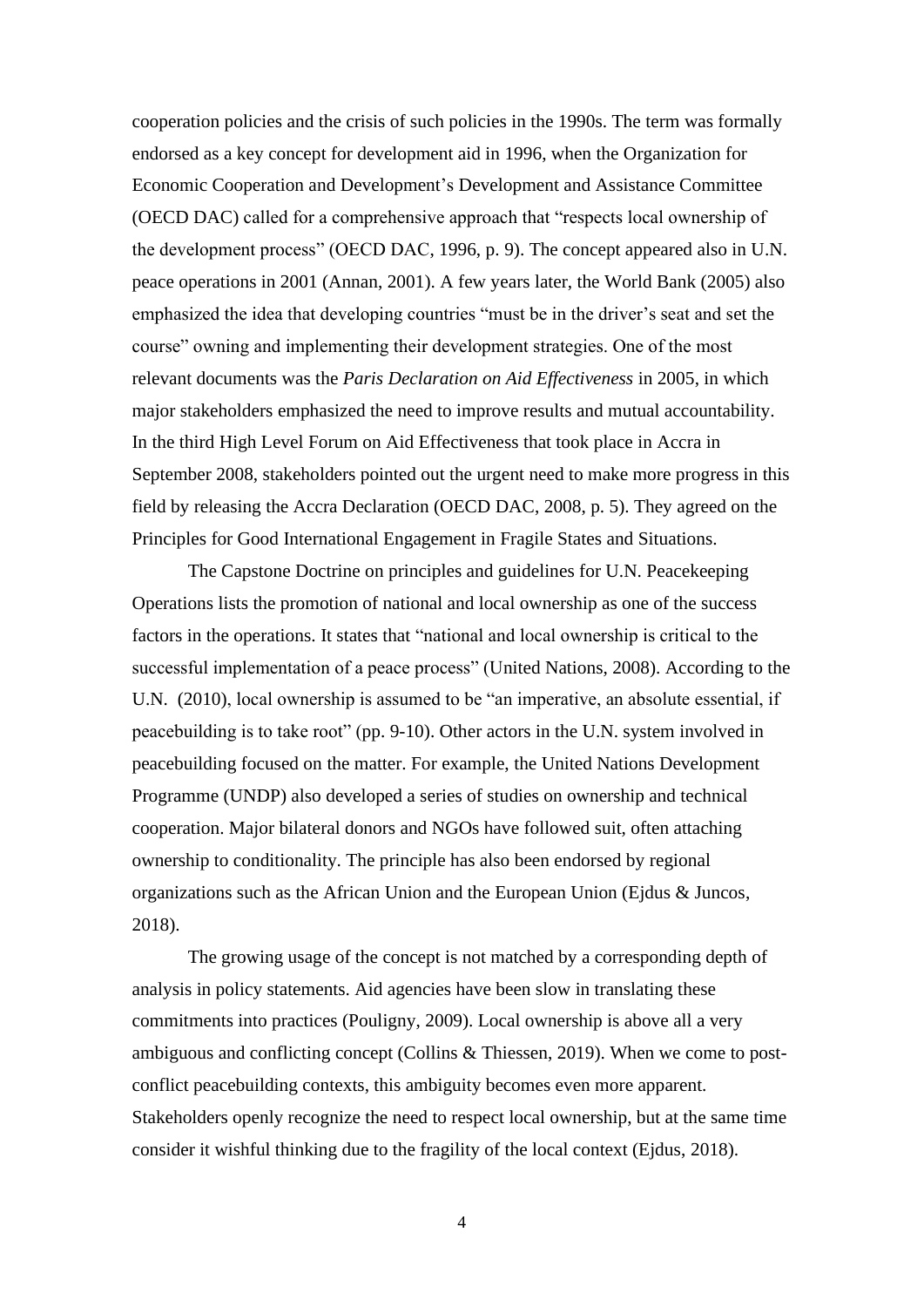The discourse around ownership revolves around fundamental questions of agency: who decides; who controls; who implements; and who evaluates (Donais, 2008). Getting into post-conflict interventions for instance, local ownership implies that "the reform of security policies, institutions and activities in a given country must be designed, managed and implemented by domestic actors rather than external actors" (Nathan, 2008, p. 19). In this sense, the role for outsiders is to support and facilitate local actors in fulfilling their security sector reform ambitions; while donors can foster and encourage local interest in security sector reform, control over the broader process, from inception to implementation, must remain in local hands.

When it comes to post-conflict reconstruction and statebuilding, the meaning of ownership is rarely explicitly and coherently defined. In this sense, the meaning is less important than the way the term ownership is used. Local ownership is a rhetorical concept used in different ways according to the interests and views of the different external and internal actors. According to Bojicic-Dzelilovic and Martin (2018), the United Nations and the European Union have approached local ownership primarily as a matter of engagement with national government elites.

Local ownership can be interpreted in many ways: as consultation; participation; control; accountability; or sovereignty. International actors promote local ownership according to different factors, including the mandate, perceptions, and interests at the headquarters and in the field (Sending, 2010). A degree of local ownership can be achieved at the interplay between a wide range of actors, interests, and contestations. Certainly, plurality and complexity, also within the outsiders' spectrum, is primordial to understand post-conflict peacebuilding scenarios. Understanding power asymmetries, also within the external actors' network, is critical; actors with greater access to power and resources are better placed to impose their views and agendas.

Why is then local ownership so hard to achieve? The literature that analyzes this issue tends to differentiate into two categories: implementation and structural problems. Implementation problems are related with the difficult and complex interaction and micro dynamics between local and external actors. External actors bring in an ambitious and demanding agenda. In a short period of time, post-conflict peacebuilding is supposed to restore military and political stability; increase democratization through elections; encourage economic growth; as well as eradicate poverty and reconciliation, among other things. Local ownership is presented as one of the main terms in the socalled "peacebuilder's contract" between insiders and outsiders (Barnett & Zürcher,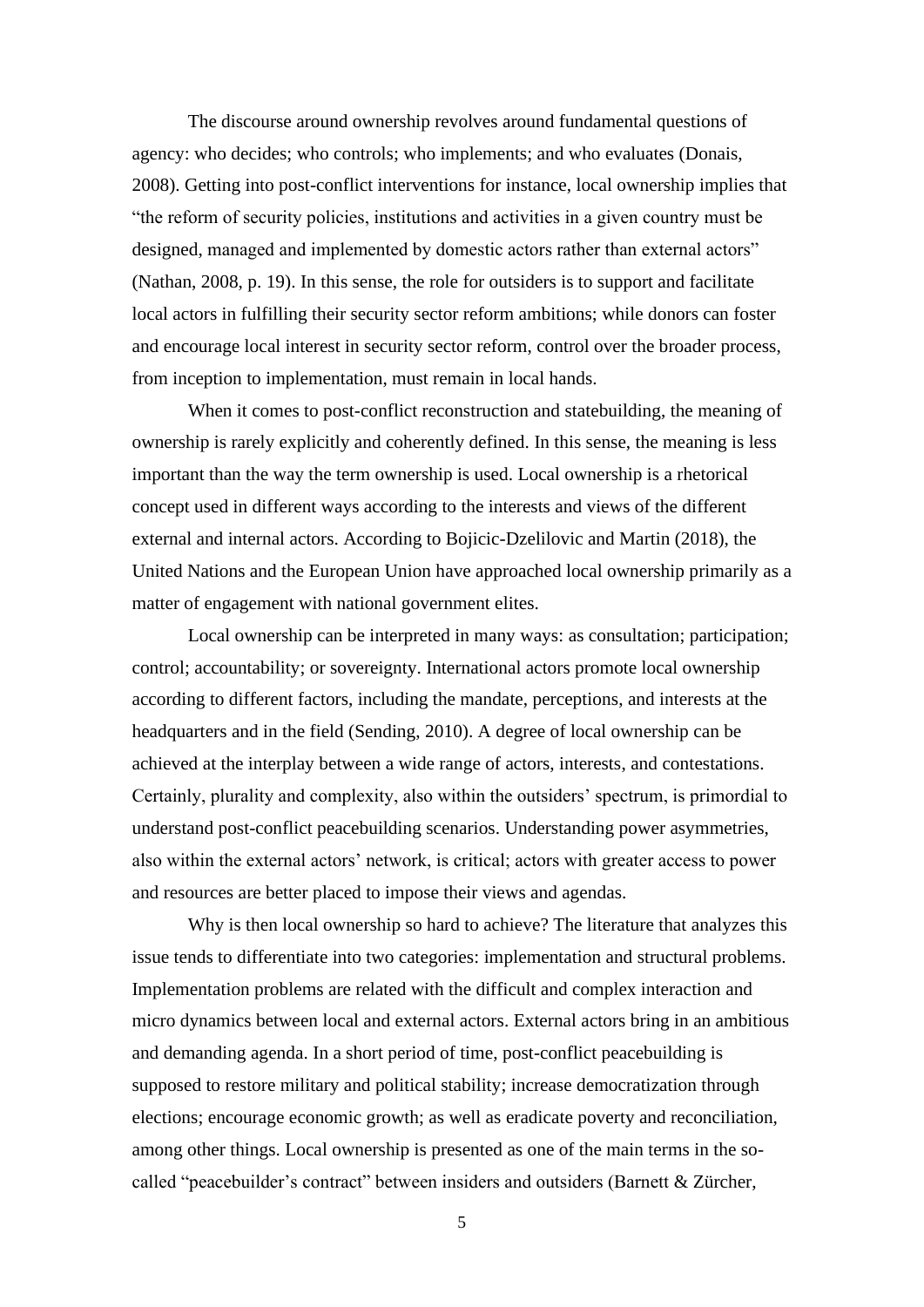2008). Locals are supposed to lead the design and implementation of reforms, while outsiders should simply behave as facilitators. Thus, they should support but not lead local efforts. The actual praxis in the field is very different and local ownership is often limited by several circumstances. External actors allude to the lack of technical capacity by internal actors to implement reforms. This is coupled with domestic over reliance on external resources, and mutual mistrust between internal and external actors triggering tensions and bitter disputes over fast-paced reforms. These implementation hurdles explain why local ownership remains a hardly achievable goal (see, among others, Autesserre, 2014; Lake, 2017).

The literature has also highlighted structural problems. Beyond implementation challenges, there are elements transcending the local level that make it very difficult or even impossible for local ownership to exist. Authors such as Sending (2010), Donais (2012; 2015), Duffield (2007), and Chandler (2008) challenge the principles of the liberal peace project, particularly its moral high ground and its unattainable aspiration to local autonomy, provided that tighter external control over reforms is considered to be crucial at the same time for the success of post-conflict peacebuilding efforts. Ultimately, local problems are often examined through Western lenses and one-sizefits-all formulas are applied without considering the local context. Therefore, the roots of the problems are cultural and epistemological, underscoring the need to rethink how contexts where we intervene are analyzed.

Thus, there is a wide gap between how local ownership is defined in policy documents and how it is usually interpreted and operationalized in the field. While local actors understand ownership as a right (above all as a right to control externally initiated policies), external actors see ownership as a conditional policy that hinges on the host governments' political will and capacity to implement projects (Sending, 2010). There are two fundamental problems with the latter approach. First of all, liberal peacebuilding operations see local ownership as an instrumental concept, an end subordinated to external agendas. Secondly, local ownership agendas often conceal a very asymmetric relationship of power between donors and host governments, triggering tensions and divisions. Thus, local ownership efforts are often perceived by local actors as a strategy to disguise the actual policies implemented by the liberal peacebuilders (Bojicic-Dzelilovic & Martin, 2018). External actors need to develop a clear understanding of what local ownership entails, since their agendas may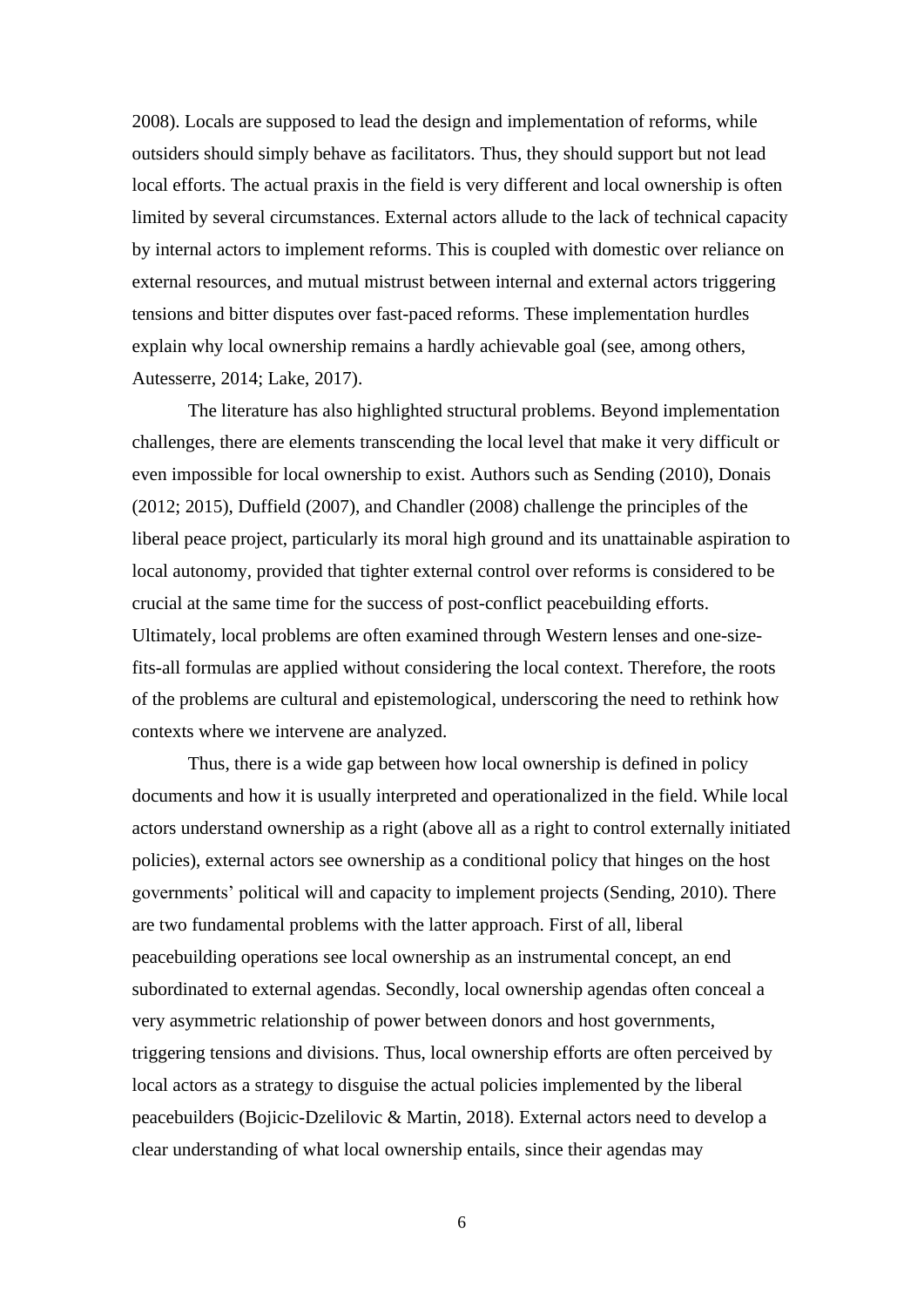inadvertently obstruct valuable contributions coming from local actors (Van Leeuwen et al., 2020).

#### **Who Really Owns Peace in Sierra Leone?**

Sierra Leone was labelled by U.N. officials as a "laboratory" of post-conflict peacebuilding reforms (United Nations Security Council, 2008). Hundreds of projects, reforms, and initiatives were put in place since the end of the war around the three main reconstruction components: security, democratization, and socioeconomic development (Mateos, 2012). The European Union, the United Kingdom, and the World Bank have been the main donors and thousands of millions of dollars have been invested towards peacebuilding. Four general elections and different local elections have been held since the war ended in 2002. The late U.N. Secretary General, Kofi Annan (2006), in his last address to the U.N. Security Council said Sierra Leone is "one of the success stories of the United Nations." Former British Prime Minister, Tony Blair (2009), also deemed Sierra Leone as an "African's success story" and the British intervention in the country as a "foreign policy success" (VOA News, 2007).

Undeniably, almost two decades of reforms since the conflict ended have contributed to security and political stability in Sierra Leone. Nevertheless, some reports note that socioeconomic conditions for the bulk of the population to date, remain very severe. Tensions between the liberal and the social aspects of the peacebuilding project continue to pose many uncertainties in the future of the country (Salih, 2009). While liberal peacebuilding reforms undoubtedly helped to restore key institutions after the war, international intervention has not significantly contributed to improve living conditions of the population. The socioeconomic impact of the Ebola crisis (2014- 2016), and especially the quick collapse of the national health system, put into question the over-optimistic assessments concerning the achievements of the peacebuilding process in the country because "the region was ill prepared for a health crisis of such magnitude" (International Crisis Group 2015, p. *i*).

This ill-preparedness was due to structural factors, both at the domestic and international levels. In addition to widespread corruption inherited from the one-party system, the Structural Adjustment Plans (SAP) had a serious impact on the state's capacity to satisfy the basic needs of Sierra Leoneans. SAP policies were attached to conditionalities that led Sierra Leone to adopt policies that clearly prioritized short-term economic objectives over investments in health and education. For instance, the World Health Organization reported a reduction in the rate of community health workers per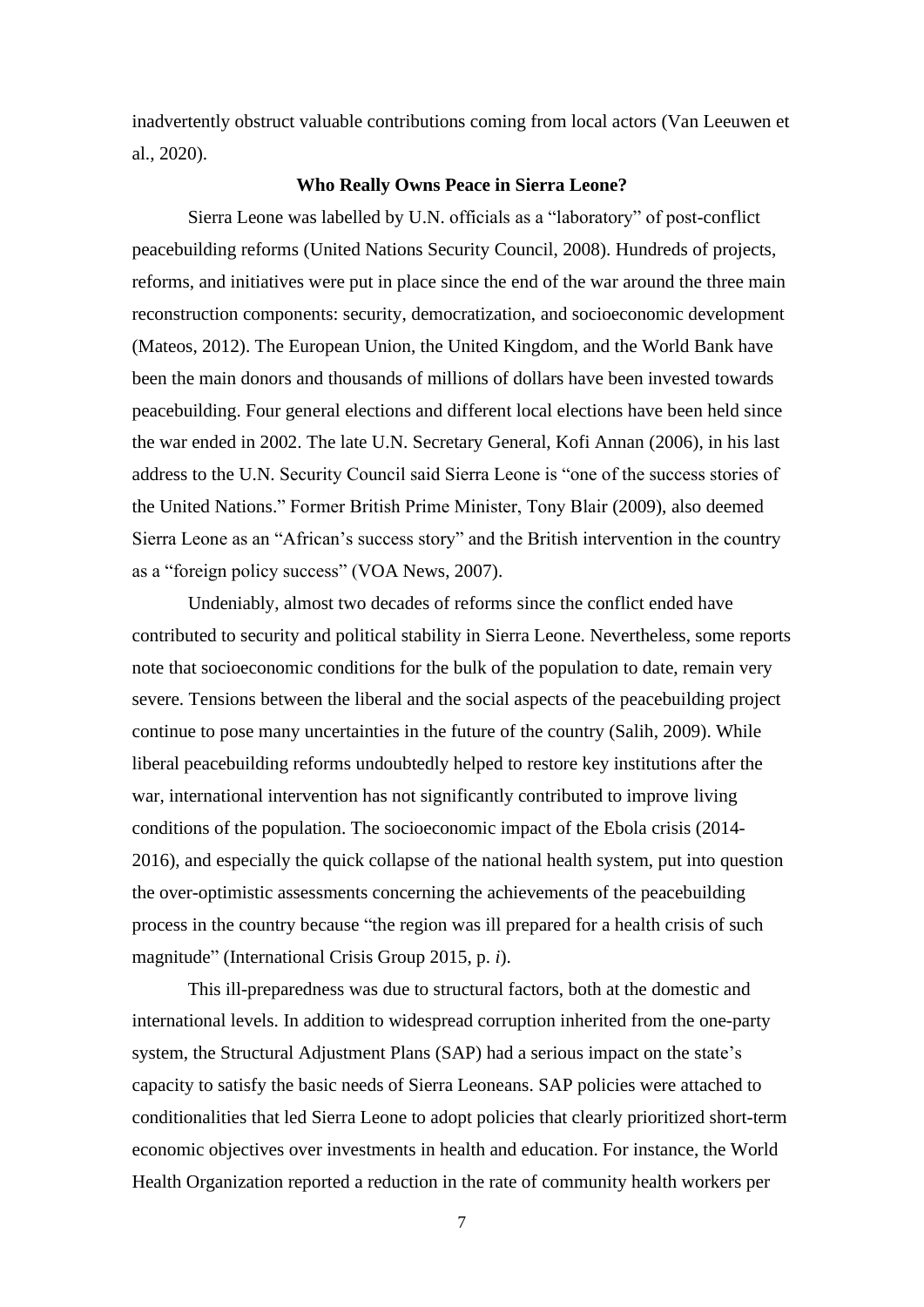1000 population from 0.11 in 2004 to 0.02 in 2008 (Kentikelenis et al., 2014). The national health system collapsed during the Ebola epidemic as a result of years of neglect by Sierra Leonean governments and international donors (Wilkin & Conteh, 2018). The commodification of health delivery, among other basic services, widened the social divide and beefed up the securitarian response to deal with social discontent (Mateos, 2015).

The Sierra Leone case study helps us to understand how internal and external actors interact in practice. This paper uses three particular reforms that took place in the initial post-conflict phase to discuss some of the limits and contradictions of the principle of local ownership in Sierra Leone: the security sector reform (process aimed at amending governance and the security pillar of a country); the decentralization process (process focused on transferring responsibilities from central government to other levels of governance); and the Sierra Leone Special Court (judicial body set up by the government of Sierra Leone and the United Nations to prosecute persons who bore the greatest responsibility for serious violations of international humanitarian law and Sierra Leonean law committed during the conflict).

The security sector reform was one of the most ambitious peacebuilding strategies undertaken in the country. Even before the end of the armed conflict in 2002, international actors prioritized this pillar which required reforms at various levels (Albrecht & Jackson, 2009). The decentralization process was also conceived as a central strategy to redress long standing institutional practices. The challenge was to give voice to regions and groups that remained marginalized by the central power, especially during the years of the one-party system led by Siaka Stevens (1971-1985). The World Bank played a key role in the design of the decentralization reform. Moreover, the establishment of the Special Court for Sierra Leone was highly controversial. Although officially requested by Tejan Kabbah's government, the creation of the Court responded to international pressures, especially from the United States, to tackle impunity for those who bore the greatest responsibility for the atrocities committed. It was described as the first modern international tribunal to sit in the country where the crimes were perpetrated. Among those who ended up being prosecuted by the court, there were key collaborators of the ruling SLPP party like the former Interior Minister Samuel Hinga Norman who died in custody in 2007. The Special Court had a particularly conflictive relationship with the Truth and Reconciliation Commission (TRC) that pursued restorative justice and considered that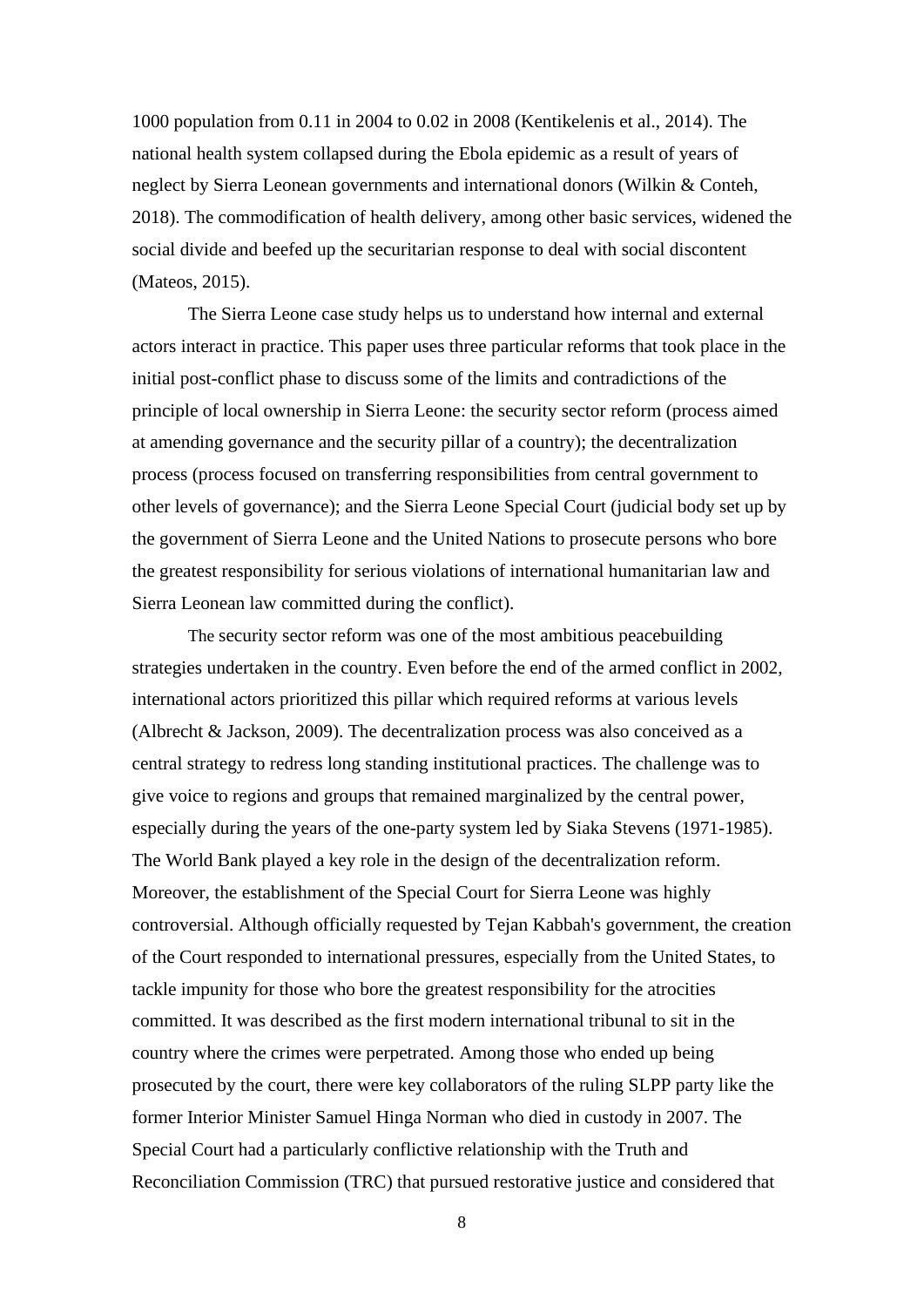the Court hindered its actions, as well as absorbing a large part of the international resources committed to transitional justice (Sessay et al., 2009).

Local ownership has been a key component of Sierra Leone's post-conflict peacebuilding process. Although key documents such as the Lomé Peace Accord (1999) did not explicitly mention the need to locally own the peace process, this notion has been a constant theme. On one hand, local stakeholders have underlined the relevance of local ownership since the very beginning of the reconstruction process, and even before. For example, James Jonah, who played a key role as Electoral Commission Chairman and Finance Minister in 1996 elections, argued that there was a determined effort to make ownership a reality. In his view, "the international community contributed enormously to the healing of the country, but the local contribution was not only critical, it was decisive in many respects" (Jonah as cited in Thompson 2007, p. 19). Likewise, key players such as ministers, civil society representatives, as well as international actors mentioned that local ownership was a policy priority in interviews, discourses, conferences, and in the daily exchange between local and key external stakeholders. In 2002, the U.K. Government took a far-reaching decision, spearheaded by the U.K. Secretary of State for International Development, Clare Short, to develop a ten-year Memorandum of Understanding (MoU) which was subsequently agreed with the Government of Sierra Leone. It bound both parties to a series of commitments until 2012 and was a consequence of the alignment of the U.K. government policy agenda with development goals. The principle of "national ownership" was at the core of the MoU (Albrecht & Jackson, 2009).

Assessing the security sector reform in Sierra Leone, Ismail (2008) stressed that "the promotion of local ownership, capacity-building, and identification and support for local reform champions are highlighted as strategies for navigating the political undercurrents and complexities of reform processes" (p. 143). The enhancement of participation and capacity of local actors is thought to promote effectiveness, facilitate more rapid disengagement of donors into support roles, and provide the foundation for sustainability (Ismail, 2008). Despite the strong external presence, the notion of national ownership was firmly embedded in the genesis of the security sector reform, the decentralization process, and the Special Court. Most documents reflected the need to respect ownership to promote sustainability and legitimacy as critical steps for success. However, national or local ownership in a context of complex interaction between internal and external actors was not as simple as it would seem in documents.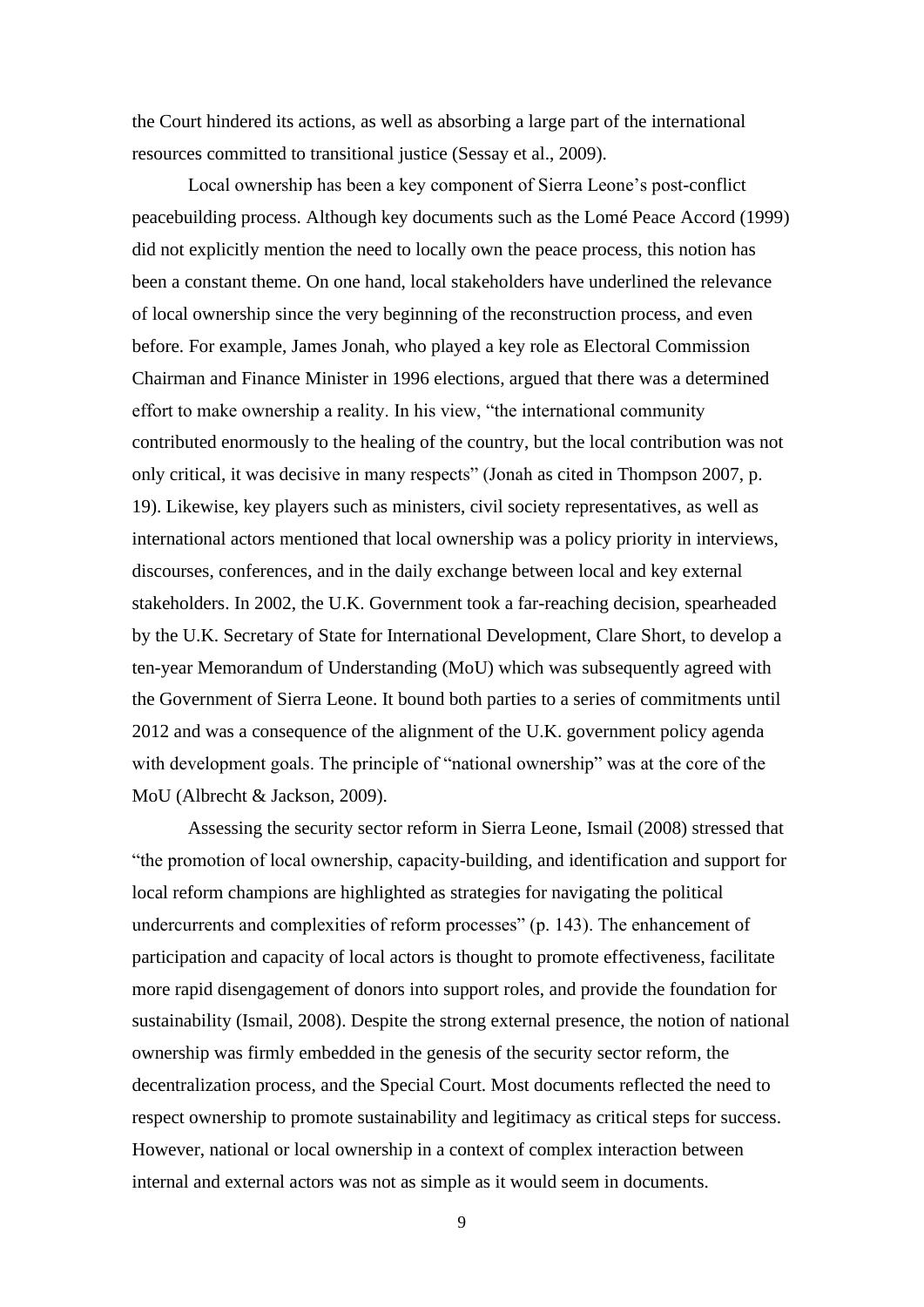Indicators to measure the degree of local ownership of a peacebuilding process by a sovereign country are yet to be developed. This research project makes a qualitative assessment based on stakeholders' perceptions on the degree of ownership that Sierra Leone enjoyed since the beginning of the reconstruction process. An analysis of perceptions allows us to unpack the notion of local ownership and to distinguish significant nuances.

Views by Sierra Leonean stakeholders were not homogenous. Most saw local ownership not as a starting point, but a process. Different actors held very different perceptions about local ownership. In addition, there were different agendas pursued by the peacebuilders. Some of these agendas were not always clearly communicated and this triggered mutual distrust and tensions between national and international stakeholders. Local ownership efforts were often hampered by structural problems. All in all, despite the efforts to promote local ownership, peacebuilding remained primarily a top-bottom and elite-centric process.

Most local stakeholders including the Sierra Leone government and local CSOs felt the international community played to the gallery while referring to local ownership. Rather than being mere facilitators of reforms, outsiders were perceived to be direct engineers of all those processes. This perception, widely shared by most actors interviewed by the lead researcher at the time, was not seen as posing a problem of legitimacy during the first years of post-war reconstruction. This can be explained by the fact that there was a critical lack of resources and local capacities at the time. Implementation challenges were seen as something unavoidable if we consider that the country had almost collapsed during the civil war. Nonetheless, interviewed actors when analyzing local ownership in the security sector reform gave a nuanced picture regarding the design and implementation stages of post-conflict peacebuilding. In the words of Francis Kaili, a research participant, at the time serving as a member of Sierra Leone's Office of National Security (ONS):

From the initial stage, it was difficult for the government to entirely own the process. The mechanisms we implanted were directly looking at the British model. We noticed that all these things were just transplanted from Britain [...] They were not ideal to the Sierra Leone environment but because they were providing the funds they were dictating the terms to a very large extent. [...] To be honest with you, of course there were consultations going on at that time, but I have seen a lot of confidential correspondences that have going on between the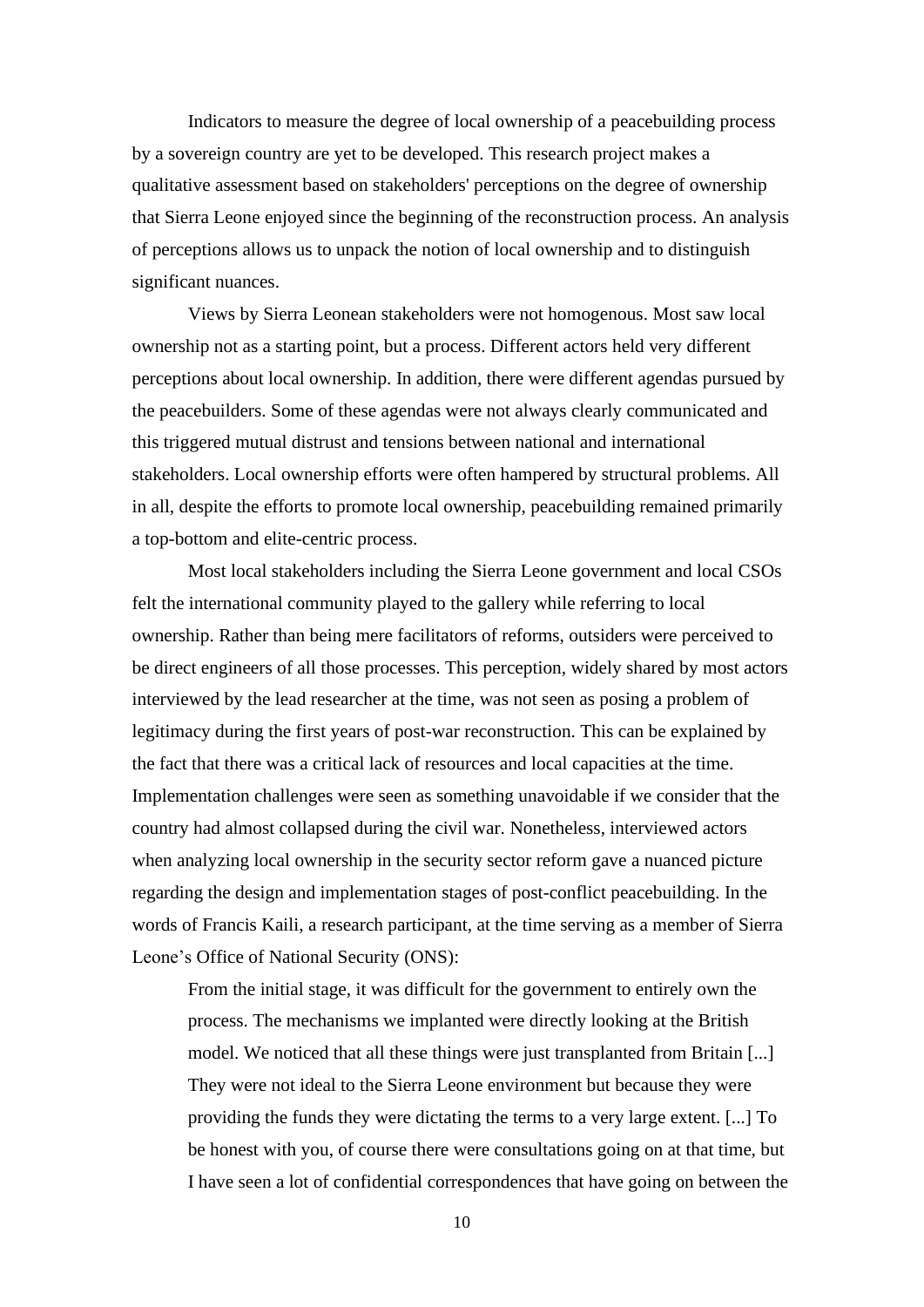state actors and the advisers, and they were not healthy. Terms were largely dictated by the advisers...and even in the consultative process, they were most of the times acrimonious and we did not have had this kind of experience in Security Sector Reform, so we had no local capacity in terms of human resources with regard to how managing the process and how to go about it...and that was a problem.

As for the design of reforms, stakeholders felt these were driven by donors and assumed by the Sierra Leonean government. Although there was negotiation on the content and parameters of the reforms, local political actors recognized that acceptance of reforms and their attached conditionalities were imposed due to dependence on resources and lack of local capacity to carry out reforms that required advanced technical skills. At the same time, local actors explained that they were left with a very narrow margin by their international counterparts to adjust policies and programs sponsored by the International Community to the local context. For their part, donors believe that local actors were able to participate somehow in the design process even though reforms were essentially coordinated and directed by external actors due to lack of local capacity. Concerning implementation, most reforms were essentially controlled by external actors. The international community set the pace of the reforms through conditionality mechanisms to scrutinize the government's management capacity. Whilst local actors who participated in this research project recognized that external actors gradually enabled local authorities to make decisions over how to implement policies, the former continued to monitor implementation of reforms in a way that local actors felt did not serve their goals.

When we analyze the different reforms, the level of local ownership in the security sector reform and in the decentralization process (especially in the implementation phase) was much higher than in the Special Court. In fact, most local actors, especially CSOs, and even senior international stakeholders felt that the Special Court was an exogenous experiment that was neither fully understood nor valued in the country as a step towards reconciliation. A research participant, an SLPP member of the Sierra Leonean government, at the time gave voice to the administration's resistance to the establishment of a Special Court in the country in the following terms:

We were forced to sign a draft of the agreement for the Special Court which came from New York. And then, some of the elements were negotiated but there was a lot of tension at the time and then the Special Court agreement came into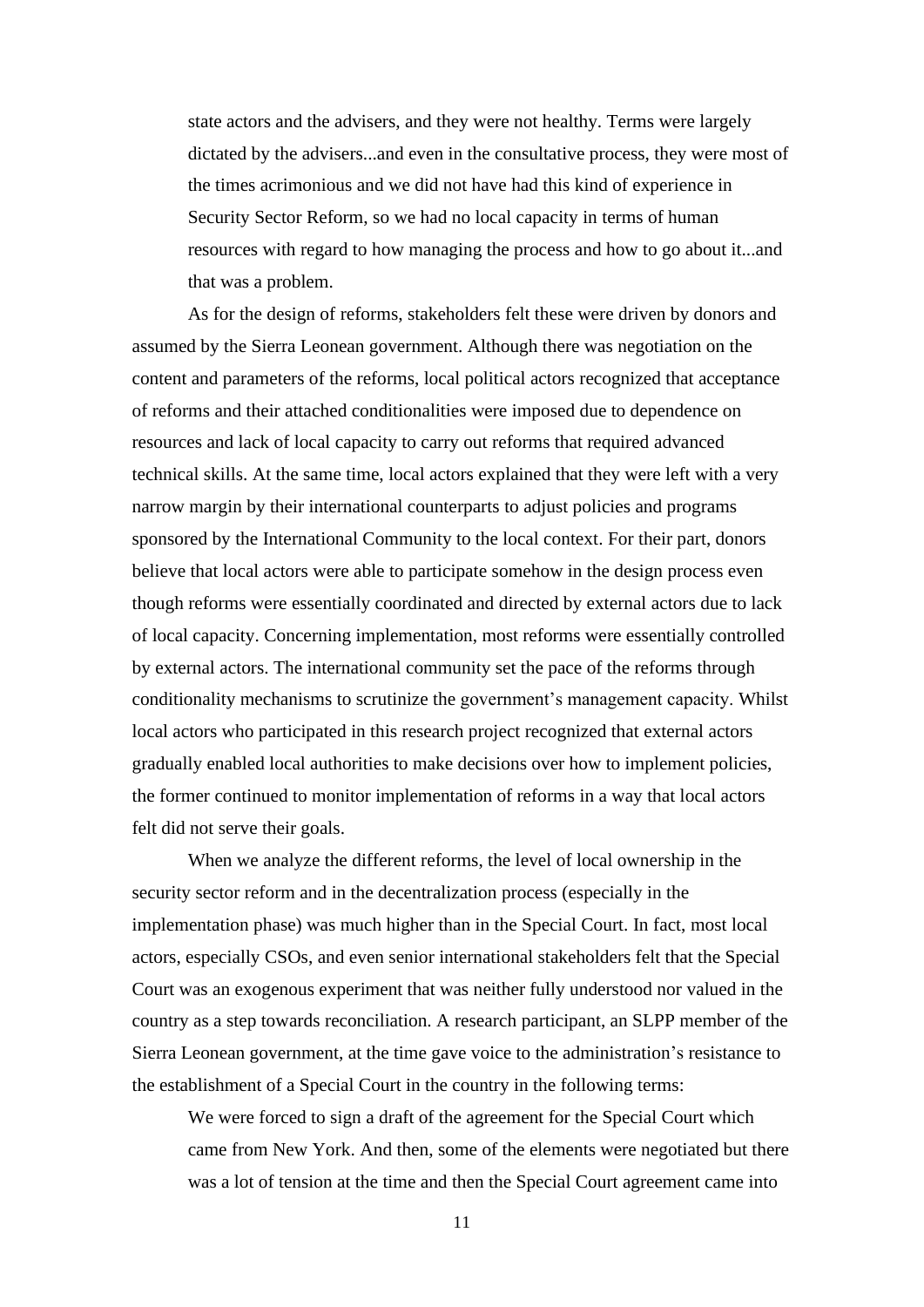place. [...] Even the Special Court had more jurisdiction than the Supreme Court itself, you know? The Constitution of Sierra Leone did not allow for that, the

Constitution of Sierra Leone places the Supreme Court above any other court. Stakeholders conceived local ownership differently. Ismail (2008) defines participation as symbolic, active, and effectual. Symbolic participation refers to the representational and identity value that comes with the involvement of local actors in reform processes. Active participation relates to the process of contributing to, and organizing, events, debates, and policymaking. Effective participation consolidates both aspects by showcasing how the outcomes of reforms (such as consultations, defense reviews, threat assessments, or strategic doctrines) reflect the views, sensibilities, and needs of local actors. These three elements combined give reform processes de jure and de facto legitimacy, foster the desire for change within local actors, and set the peacebuilding agenda on a path towards sustainability. Thus, participation is a series of events but also a goal, a process, and an outcome of reforms.

Although there are subtle differences among these three observed reforms, we can distinguish five types of actors that in one way or another participated in the process of design and implementation: governmental policy makers who were in charge of implementing policies and usually belonged to the ruling party; local technical agents who helped outsiders to implement reforms (they were not always ruling party members or most times were called in from abroad to take on a position); key CSOs in the country; local communities, i.e., the direct recipients of reforms; external actors from INGOs to bilateral and multilateral donors. When interviewed, these five categories of actors clearly showed different perceptions of the process. It is important to highlight that there was not a consistent view about local ownership and the perception of agency. Actors developed and constructed different perceptions according to their role in the local peacebuilding scenario. While a few civil society organizations actors felt very positive about their degree of involvement in peacebuilding reforms, most considered that at the end of the day they were neither properly consulted nor invited to most meetings where these reforms were discussed and planned.

Local ownership efforts in the post-conflict phase had a limited impact in terms of the range of stakeholders that were actively involved. While local political elites were engaged in some way in the design and implementation of reforms, it seems clear that other local actors, especially CSOs and local communities, were often left out of consultation processes. While some CSOs recognized that at certain times they were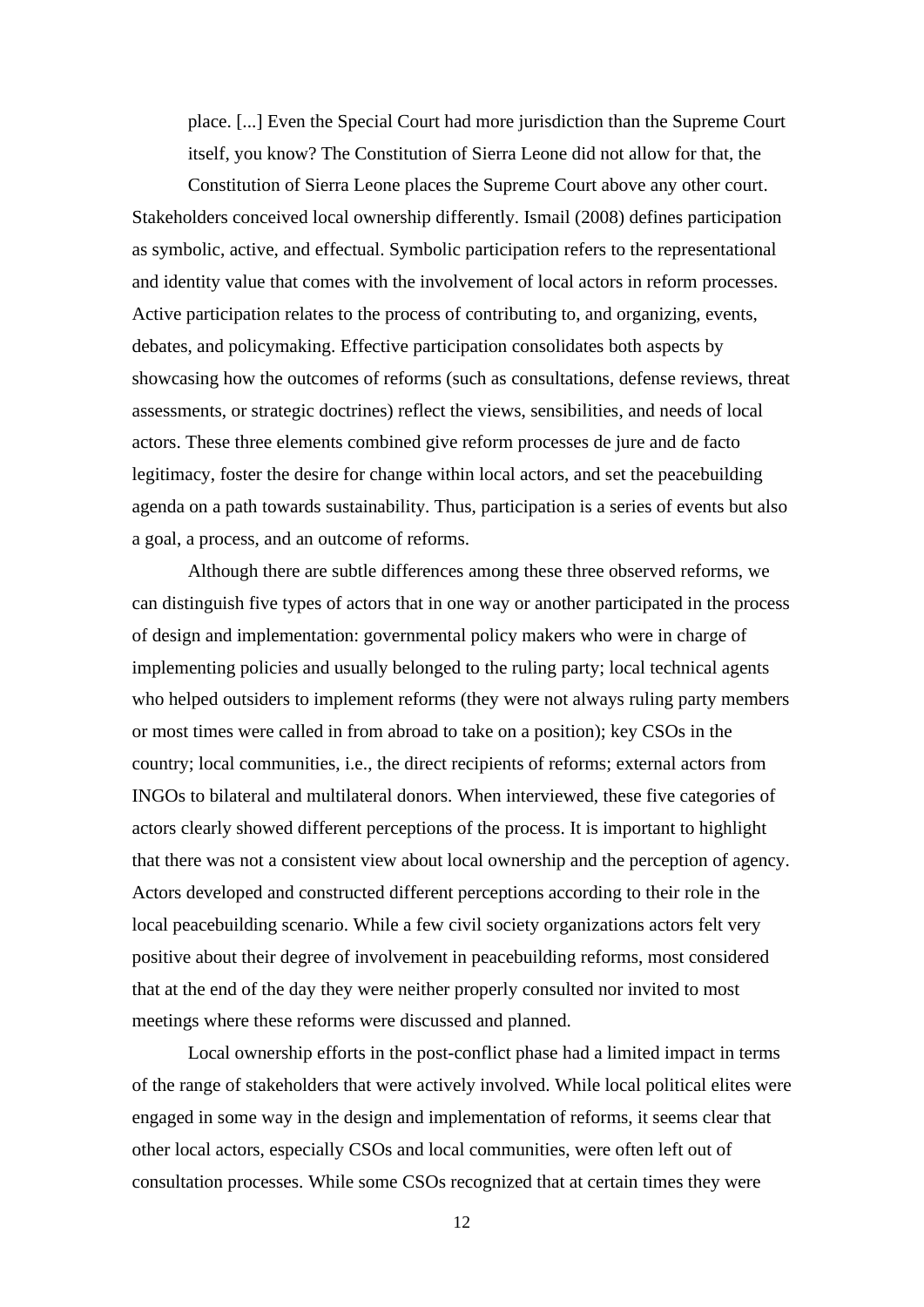consulted in the design and implementation phases, they firmly considered that most of the reforms had been set up already and there was little willingness to take their input into account. Likewise, and as noted earlier, local communities were informed about the implications and outcomes of the different reforms but were rarely consulted before the design of the reform. As research participant Kadi Jumu, former member of the international organization Christian Aid, pointed out:

[...] the big problem here is that before any project initiation or before any intervention, the communities are hardly consulted, and then, when it is implemented they want the community's involvement [...] They come and then they just announce that they would do the project here and they do it [...] they don't go and work with the communities and find the problem.

Security sector reform seems to be a special case since different actors admitted that some of their notions of security and justice were incorporated.

In sum, most reforms were not really rooted in local views and dynamics. International actors did not make enough room for local civil society to meaningfully contribute to the process of social change. As the Sierra Leone National Recovery Strategy warned in 2003, peacebuilding strategies did not rely on a bottom-up approach, deemed crucial to build new foundations for local governance (Thompson, 2007). This was echoed by students who participated in focus group discussions at the University of Sierra Leone (Fourah Bay College):

In most of these cases, they just designed these programs, go down to the people and the people just have to accept whatsoever had been decided. As an example, in a certain village the people wanted a warehouse where they could store their own products, but when the organization went there they thought they should build toilets for the people. After building these toilets facilities, instead of using them for the intended purpose, they were using the toilets to store materials.

Local ownership in Sierra Leone suffered from another practical problem: mounting mutual mistrust. At the beginning, when President Tejan Kabbah (1996-2007) came to power in 1996, the new leadership, its advisers, and donors shared views on what needed to be done. Nevertheless, perceptions of poor results and corruption scandals eventually led to a very tense relationship between both sides. Donors became increasingly frustrated by slow progress on governance issues, particularly on tackling corruption, public financial management, and service delivery. Donors tried a range of methods to accelerate progress including private diplomacy, public statements, and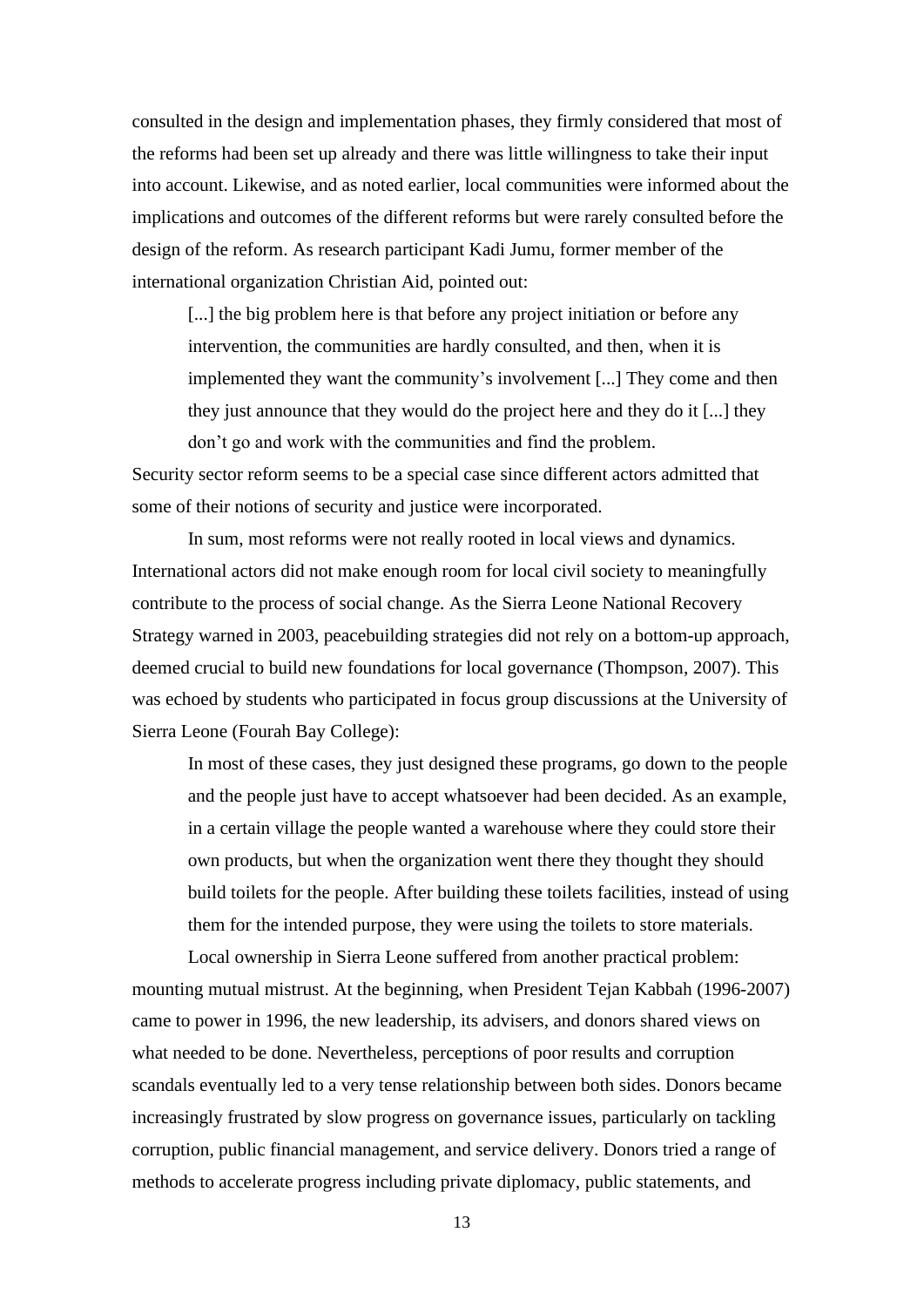conditional aid. Donor influence on the country was extensive (Cooper, 2006): combining the use of old fashioned conditionalities with newer post-conditionality forms of influence through direct involvement in government, such as the integration of external advisers in the decision-making structures of many ministries.

For its part, the Sierra Leonean government felt that donors were imposing their own agenda of priorities with special emphasis on institution building while, from 2002 onward, the former focused on strengthening basic services which they considered strategically crucial in order to remain in power. Governmental actors felt pressurized to obtain quick results. Growing mutual suspicion was even captured by the UK Department for International Development (DfID) reports:

[...] a fundamental problem found in talking to a range of stakeholders and Sierra Leoneans, was a lack of confidence and trust between the two parties on occasions. On the one hand, it was suggested that the government and NGOs lacked competence and energy, and on the other hand, that the U.K. did not take into account local considerations or rely on or trust Sierra Leoneans sufficiently to take the lead*.* (DFID as cited in Thompson, 2007, p. 28)

Mounting tension and mutual mistrust resulted in strong arguments between donors and the government. For instance, the U.N. expressed concern about rampant corruption and mismanagement of public resources (The signs are rusting, 2006). A few months before the 2007 general elections took place, donors withdrew international aid to the government in order to avoid a potential misuse of these resources. The tipping point of this crisis was reached in the aftermath of the first round of the 2007 presidential election when SLPP officials insinuated that the U.N. was trying to rig the process. *Unity*, a pro-governmental newspaper, contributed to it by releasing an article to show "the average Sierra Leonean how vicious the international community could be when they are pursuing an agenda of having puppet regimes in post conflict countries or emerging democracies like Sierra Leone." This piece was the first in a series that "aimed at exposing the international community's role in undermining the SLPP government" (*Unity*, 2007).

For Barnett and Zürcher (2008), this reality highlights a very complex strategic interaction between insiders and outsiders that can only be fully understood by examining "what actors want, the environment in which they strive to further those interests, and the outcomes of this interaction" (p. 29). External actors are trying to achieve their strategic goals based on the liberal peace principles whilst local political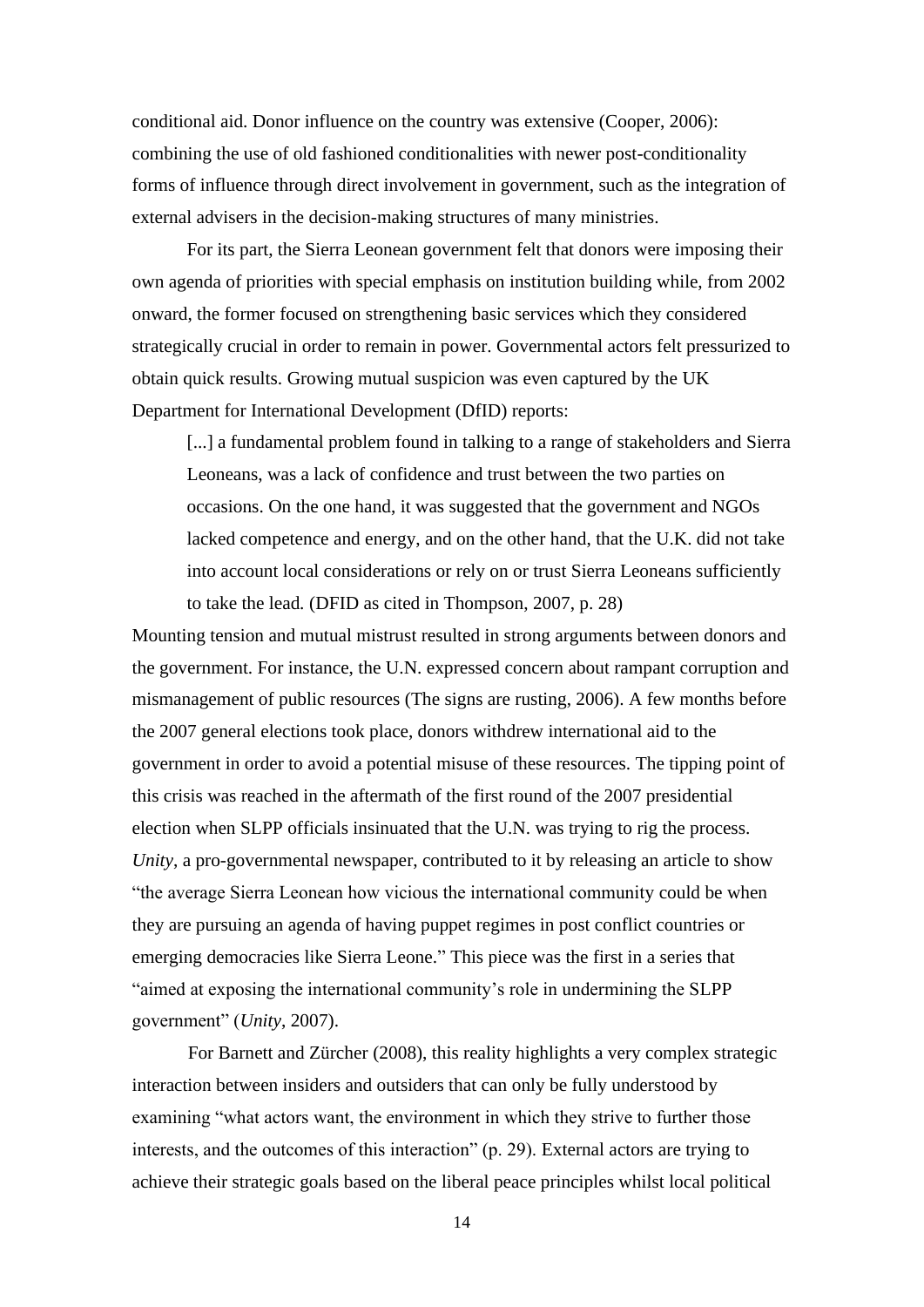elites try to resist donors' pressures for the sake of regime survival (Ferguson, 1990). In this context, many different dynamics emerge. On one hand, the peacebuilding program can be the outcome of cooperation between local elites and donors. To the contrary, the program may reflect the desire of peacebuilders for stability and local elites' will to ensure that reforms do not threaten their power base. In some cases, the state and local elites can redirect the distribution of assistance so that it is fully consistent with their interests. Last but not least, peacebuilding can also be conflictive when international or domestic actors resort to coercive tools to achieve their objectives (Barnett & Zürcher, 2008).

In the case of Sierra Leone, these four types of interactions took place at the same time. Peacebuilding became progressively less about cooperation and more conflictive as the peacebuilding agenda was co-opted and captured by the local elites. Nevertheless, this strategic interaction cannot be considered as symmetric or balanced. There was a deeply unequal relationship between both parties due to the implementation challenges highlighted above: Whereas outsiders were considered as capable and full of resources, insiders were considered as non-capable and lacking resources. As Solomon Berewa, former SLPP's Vice-president at that time stressed out:

The donors were all one sided, they set the benchmarks; if you do not get them they do not put money for reforms. So, that created tension everywhere in the country. The donors set benchmarks, you had to respect these benchmarks and of course we cannot give you support or capacity for reform. So, this was a huge tension around the local institutions, that was a dilemma, do they have enough capacity to carry on? Are they going to push the people to their limit? Are they going to meet the benchmarks or not? And how would the program will continue? [sic]

In this unbalanced situation, there was an evident hierarchy of priorities. In this sense, donors' priorities and their need for quick results might have put a strain on their relations with local stakeholders. Kabbah's SLPP Government was no longer considered, using the concept coined by Duffield (2007), the right type of interlocutor to implement the liberal peace agenda.

The SLPP government accepted the terms and conditions of the peacebuilder's contract. Security, democratization, and socioeconomic development were all targets that SLPP government deemed paramount to the future of the country. In this sense, SLPP's aspirations were apparently liberal too. President Tejan Kabbah who had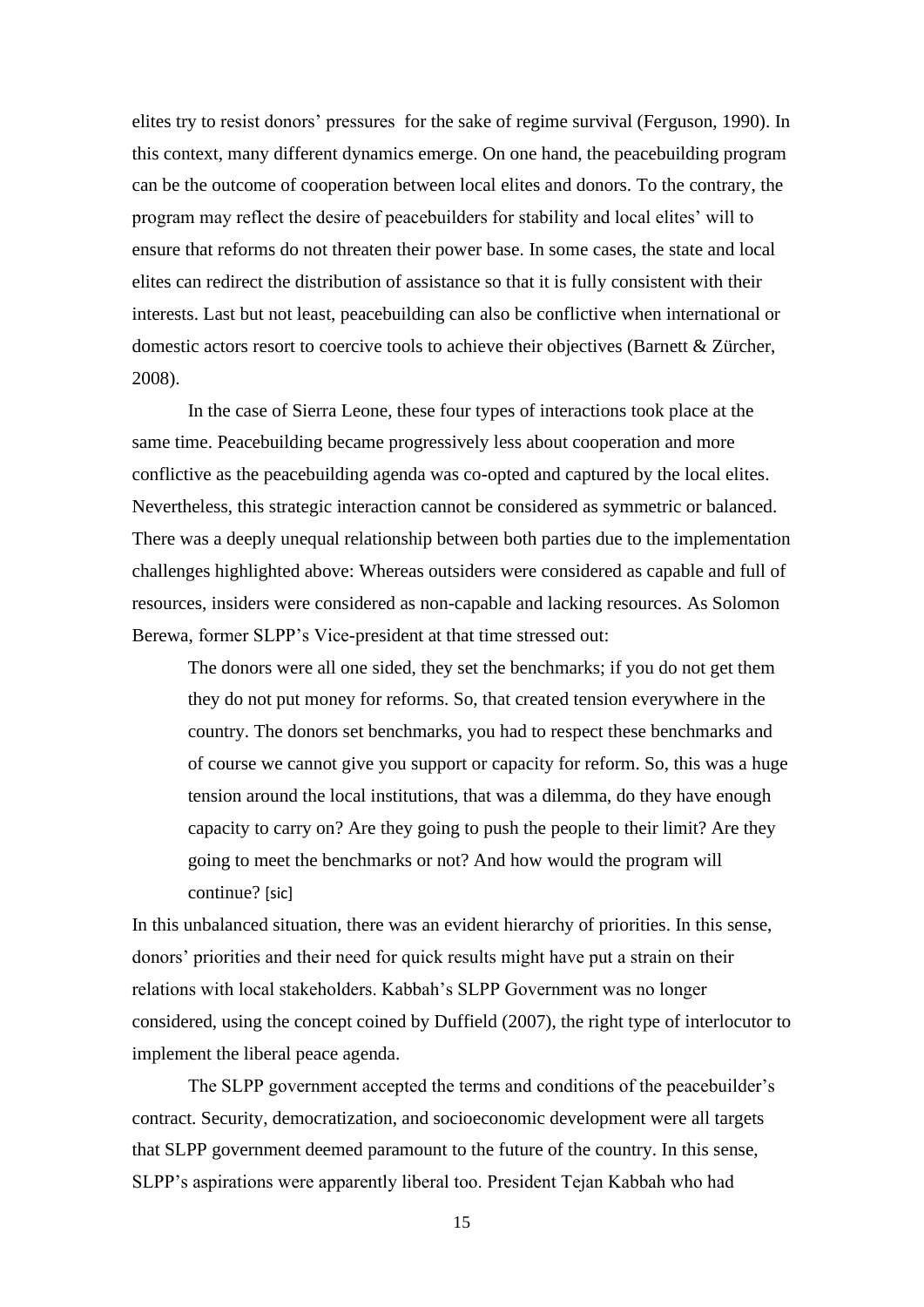professional experience working for international organizations, had been familiarized with peacebuilding discourses and methods. However, there were different political priorities that clashed and generated a certain degree of tension. The liberal agenda was not really about understanding the local specificities.

Furthermore, local ownership was to a great extent limited to wishful thinking. Actively promoting it, especially in the first stages, would have posed difficult dilemmas to resolve by international stakeholders but also local actors, who were both very worried about the security and the stabilization of the country. In this sense, the notion of local ownership was very problematic because from the donors' perspective the ownership of reforms could only be transferred gradually to local actors without compromising the overall success of the core short-term projects being implemented. The rhetorical use of the concept, however, was very instrumental in terms of promoting internal legitimacy to external partners. All in all, as Chandler (2010) contends, this reveals the narrow aspirations of the liberal peace, which in practice accepts to give up his transformational potential to become an instrument of regulation of fragile states and unstable spaces, something that Duffield (2007) has conceptualized as the securitization of policymaking.

While local ownership was not fully achieved, were some of its expected positive outcomes such as greater efficiency, sustainability, and legitimacy, taken into account? As we have noted, legitimacy was gradually worsening as local political elites perceived that outsiders were pressuring and discrediting them. The SLPP was not the right type of interlocutor anymore. The donors and most external actors were no longer trusted partners for the SLPP and some sectors of the population. Nonetheless, peacebuilding did not really suffer a crisis of legitimacy. Most Sierra Leoneans agreed with the need to carry out reforms in the political and economic realms in the postconflict phase. This was reflected in the data analyzed by the Afrobarometer in its fifth round (2011/2013), noting that 53% of respondents of the survey felt the country was going in the right direction.

However, it is worth noting that legitimacy is narrowly linked to sustainability. Outstanding progress in stabilization contrasts with dire socioeconomic conditions that the bulk of the population faces on daily basis. Sierra Leone consolidated a virtual peace which poses many challenges and future uncertainties to the country (Richmond, 2008). According to Taylor, this virtual peace is "generally satisfactory to donors and external actors, and also to the connected domestic elites, but not broadly sustainable nor able to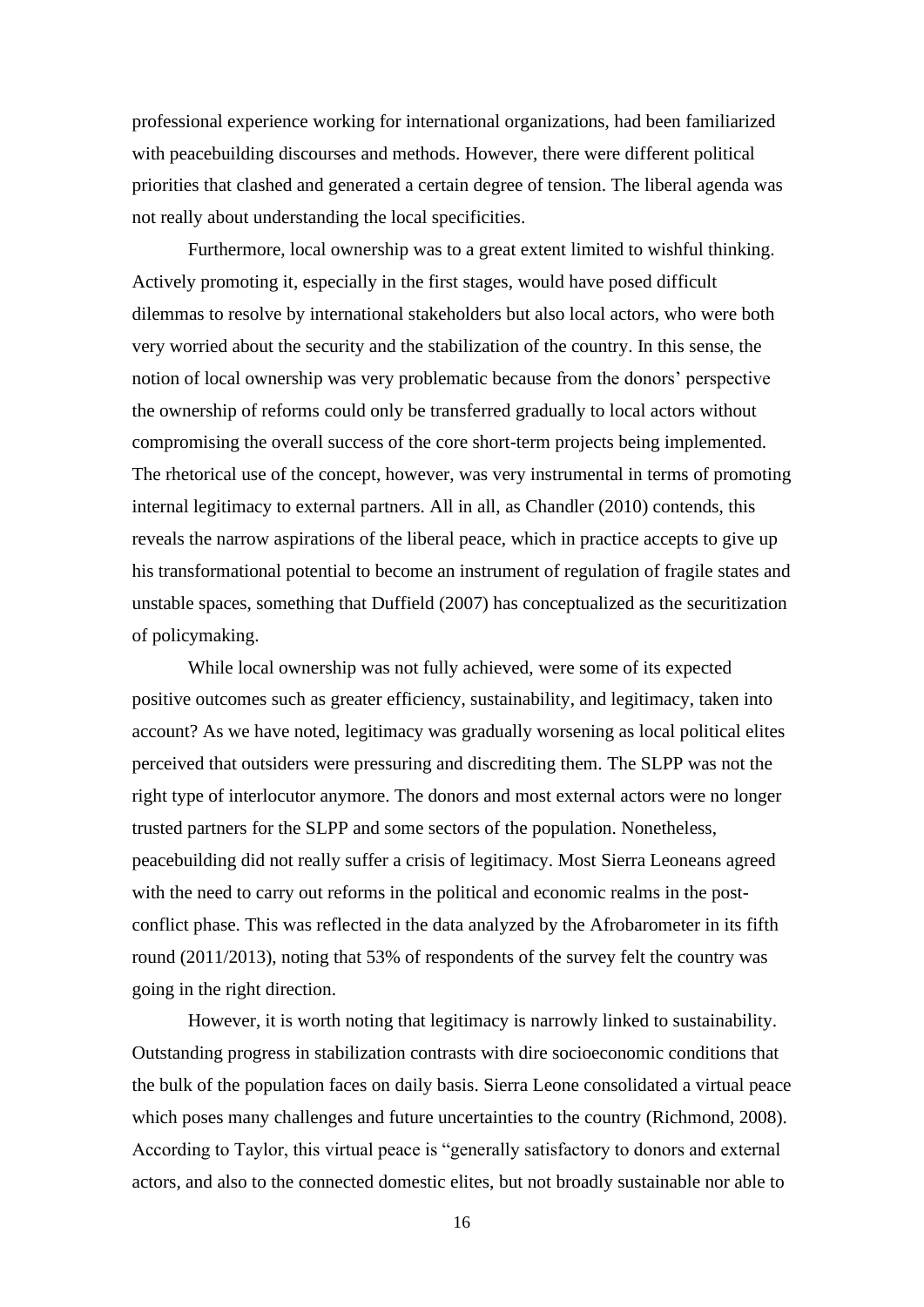enjoy [internal] hegemonic support" (2007, p. 553). The Ebola epidemic in 2014 and 2015 brought out the limited institutional capacity to manage the crisis while corruption is rampant (M'cleod & Ganson, 2018). In 2019, Sierra Leone ranked 181 out of 189 countries listed in the Human Development Index with a life expectancy of 52.2 years (UNDP, 2019).

## **Conclusions**

The literature that questions the liberal peace paradigm underscores both the need to indigenize peacebuilding and understand it not as a simple process but as a complex space of interaction. Regarding the issue of indigenization, many authors have emphasized the naive approach of liberal peacebuilding by considering local post-war spaces as a *tabula rasa* or a vacuum that international partners must fill with exogenous reforms (Cramer, 2006). In this sense, peacebuilders should not focus on setting up the institutional pillars of a liberal democratic state as quickly as possible in the aftermath of conflict but to ensure that these pillars rest upon solid foundations; are adjusted to local conditions; and developed in ways that are supportive of the broader goals of sustainable peace (Donais, 2012). As Heathershaw and Lambach (2008) suggest, postconflict peacebuilding is not a simple process of transition from war to peace, but rather a power struggle in which sovereignty is constantly contested and negotiated among global elite and local actors. This complex approach will enable us to better understand how local ownership becomes an instrumental concept in the hands of different actors, and how peacebuilding becomes a conflictive space where multiple agendas clash and create uncertain scenarios. International actors have rediscovered the explanatory potential of hybridity in contexts such as Sierra Leone, characterized by long-term dynamics that involve social negotiation; co-option; resistance; domination; assimilation; and co-existence between external and domestic actors (Mac Ginty & Richmond, 2016).

Stability, democracy, and socioeconomic developments were shared goals of national authorities and international actors. However, donors did not include local views on the process. Thus, a hierarchical, top-down form of local ownership was promoted, in which internal political forces were expected both to uncritically adopt and to actively implement an external blueprint for post-conflict transformation. In this sense, the lack of mutual empathy and donors' inflexible stances resulted in political clashes between the donor community and host governments.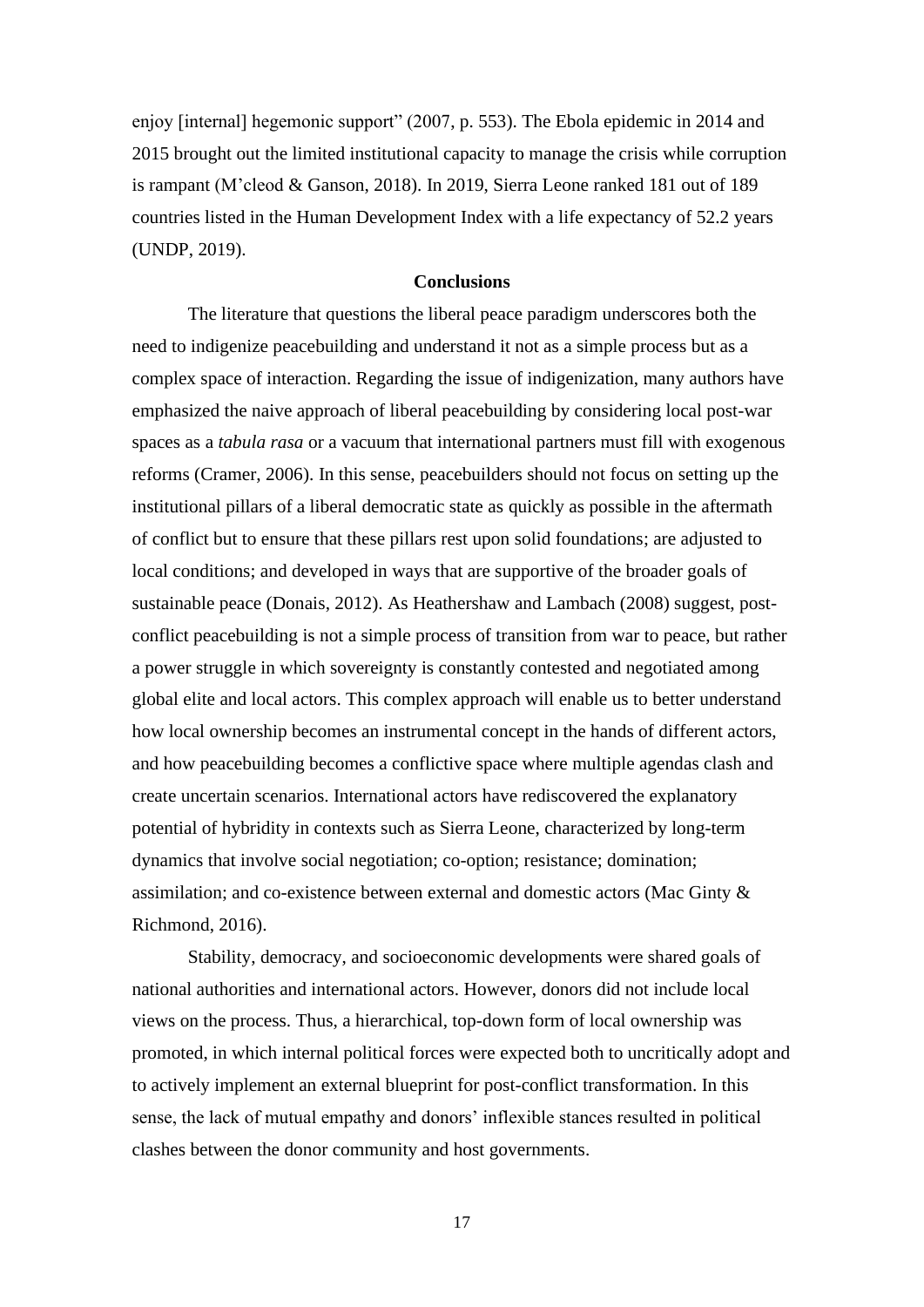Rather than a point of departure, local ownership was conceptualized as a destination, a declaration of good intentions to disguise what in fact was a strong external control of certain stages of the reconstruction process. Different actors perceived local ownership in different ways: While some saw themselves as taking part in the design and implementation of different reforms, others felt they only had a symbolic participation. Local ownership was a top-down and elite-centric process since CSOs and local community participation was rather poor. On the other hand, the public discourse on the need to promote local ownership masked a tense and unequal relationship between the local government and donors, which was gradually built on mutual distrust due to the existence of different agendas, political priorities, and cultural perspectives. Finally, if local ownership was supposed to contribute to bring more legitimacy and sustainability to post-conflict peacebuilding processes, none of these goals were actually achieved. In the long run, donor legitimacy was questioned by the post-conflict SLPP government at the end of its mandate, and fragile sustainability what we have called virtual peace—remained a core challenge to the success of peacebuilding efforts in the country.

The Sierra Leonean case study provides us with an opportunity to revisit and reflect on the contradictions, limitations, and tensions triggered by the liberal peacebuilding project. Further research is required to gain in-depth understanding as to whether it is possible to overcome the circular theoretical debate around local versus external peacebuilders, negative versus positive forms of hybrid peace, in order to revitalize the notion of local ownership, beyond its rhetorical use, to promote peacebuilding from below. In this sense, the relationship between the donor community and aid recipients in post-conflict countries should be reassessed while exposing the actual asymmetry of power between international and domestic actors along with its consequences in terms of decision-making processes, agenda setting, and strategic priorities. In the end, a lingering question is whether a peacebuilding project funded by the international community could ever be completely locally owned and to what extent the peacebuilding priorities of the donor community could ever merge with those of aid recipients.

In recent years, the critical literature has problematized the notion of peacebuilding identity as a fixed binary representation of the external versus the internal (Kappler, 2015). Along the same vein, Mac Ginty (2015) encouraged us to adopt a flexible approach to interpret what constitutes the local beyond traditional notions of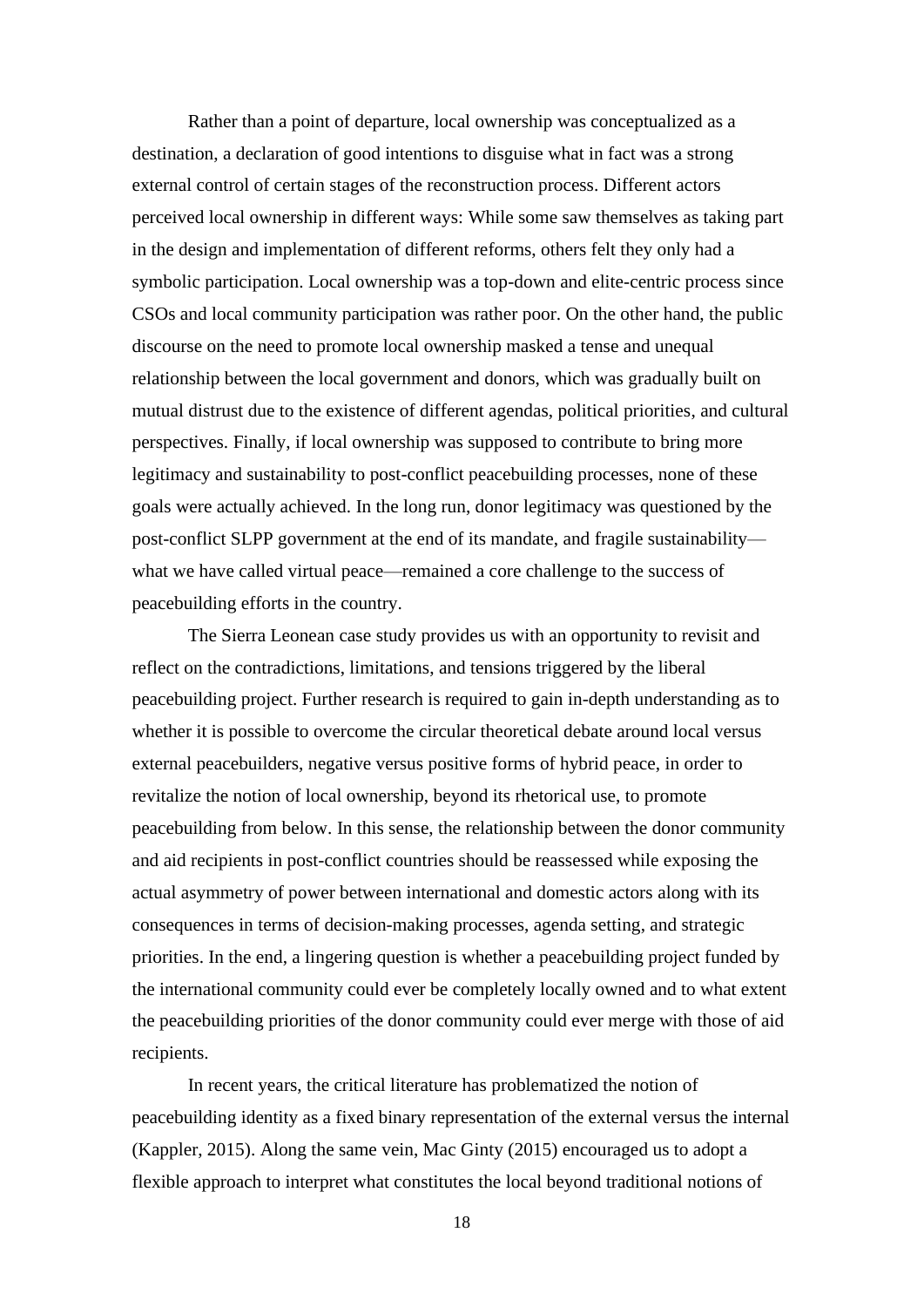territoriality. While local and international peacebuilders will continue to grapple with tensions and contradictions between internal and external agendas, a critical view of these terms provides us with an opportunity to overcome rigid and self-limiting understandings by looking at socio-political realities as a tight net of dynamic activities and relationships in which internal and external players interact and pursue their agendas. Nonetheless, we must not lose sight of the fact that local ownership discourses may serve the purpose of concealing where the real power lies. As Van Leeuwen et al. (2020) underlined in their recent work on local peace committees in Burundi and eastern DR Congo, "while the local turn may potentially grant local stakeholders a louder voice in agenda setting, localizing peacebuilding does not by itself result in emancipation" (p. 298). The debate over local ownership in peacebuilding will linger on, for as long as relations between local actors, and between them and donors remain asymmetric.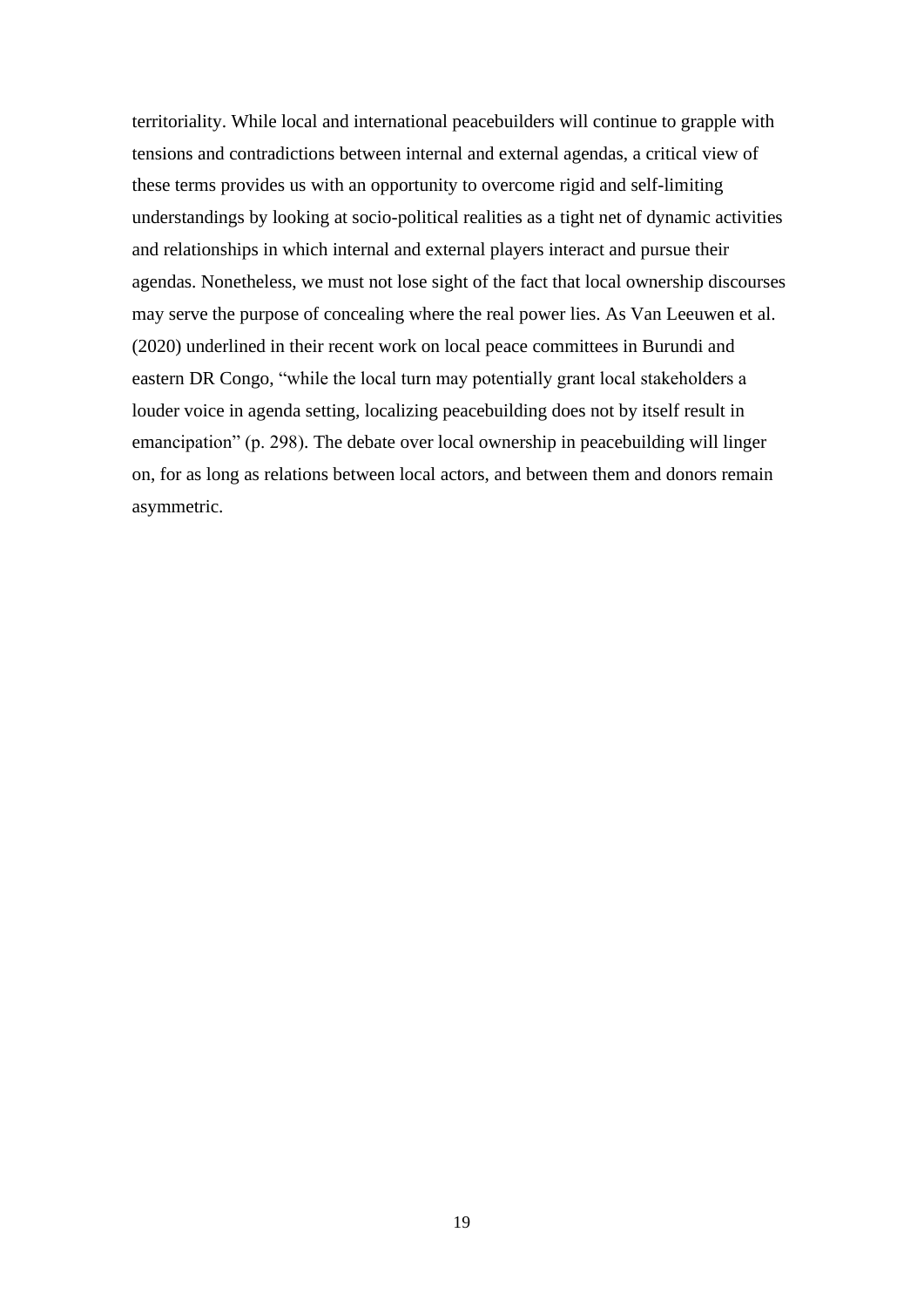#### **References**

- Afrobarometer (2011/2013). The online analysis tool. <https://afrobarometer.org/online-data-analysis>
- Albrecht, P. & Jackson, P. (2009). *Security sector transformation in Sierra Leone*. International Alert.
- Andersen, M. S. & Sending, O. J. (2010). *Governmentalization of ownership: Ownership in peacebuilding.* Norwegian Institute of International Affairs.
- Annan, K. (2006, December). Success in Sierra Leone is good example of achievement of UN. United Nations. <https://www.un.org/press/en/2006/sgsm10813.doc.htm>
- Annan, K. (2001, April). No exit without strategy: Security Council decision-making and the closure or transition of United Nations peacekeeping operations. United Nations Security Council. [https://digitallibrary.un.org/record/438855#record](https://digitallibrary.un.org/record/438855#record-files-collapse-header)[files-collapse-header](https://digitallibrary.un.org/record/438855#record-files-collapse-header)
- Autesserre, S. (2014). Peaceland: Conflict resolution and the everyday politics of international intervention (Problems of international politics). Cambridge University Press.<https://doi.org/10.1017/CBO9781107280366>
- Barnett, M. & Zürcher, C. (2008). The peacebuilder's contract: How external statebuilding reinforces weak statehood. In R. Paris & T.D. Sisk (Eds.), *The dilemmas of statebuilding: Confronting the contradictions of postwar peace operations* (pp 37-66). Routledge.
- Blair, T. (2009, April 29). Africa's surprise success story. The Daily Beast. <https://www.thedailybeast.com/africas-surprise-success-story>
- Boege, V., Brown, A., Clements, K. & Nolan, A. (2008). *On hybrid political orders and emerging states: State formation in the context of fragility.* Berghof Research Center for Constructive Conflict Management.
- Bojicic-Dzelilovic, V. & Martin, M. (2018). Wholly local? Ownership as philosophy and practice in peacebuilding interventions. *Peacebuilding*, *6*(3), 218-232. <https://doi.org/10.1080/21647259.2018.1491682>
- Chandler, D. (2010). *The rise of post-liberal governance*. Routledge.
- Chandler, D. (2006). *Empire in denial: The politics of state-building*. Pluto Press.
- Chesterman, S. (2007). Ownership in theory and in practice: Transfer of authority in UN statebuilding operations. *Journal of Intervention and Statebuilding*, *1*(1), 3- 26.<https://doi.org/10.1080/17502970601075873>
- Collins, A. E. & Thiessen, C. (2019). A grounded theory of local ownership as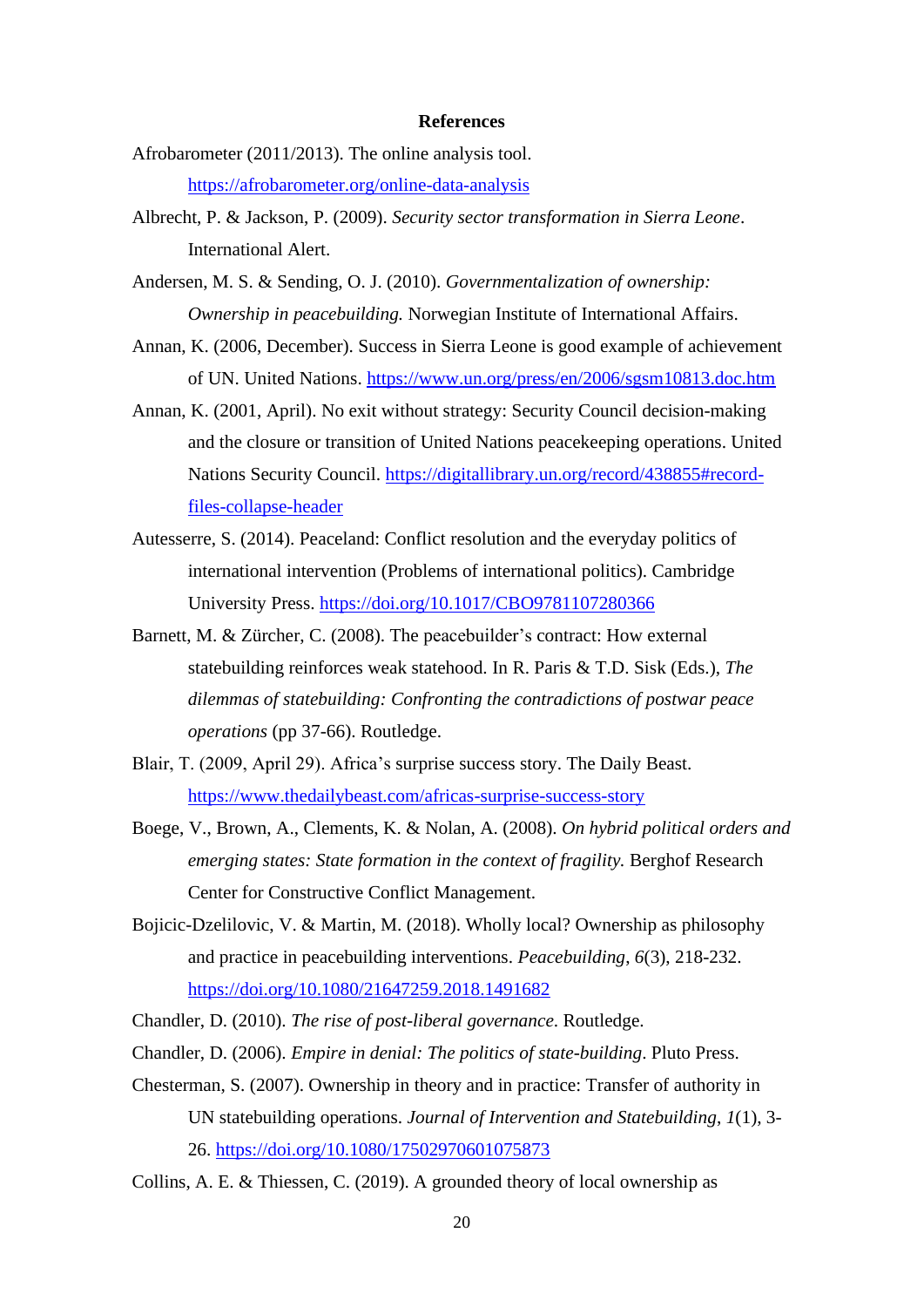metaconflict in Afghanistan. *Cooperation and Conflict*, *55*(2), 216-234. <https://doi.org/10.1177/0010836719895040>

- Cooper, N. (2006). Chimeric governance and the extension of resource regulation. *Conflict, Security & Development*, *6*(3), 315-335. <https://doi.org/10.1080/14678800600933498>
- Cramer, C. (2006). *Civil war is not a stupid thing: Accounting for violence in developing countries*. Hurst.
- Donais, T. (2015). Operationalising local ownership. In S. Yong Lee & A. Özerdem (Eds.), *Local ownership in international peacebuilding: Key theoretical and practical issues* (pp. 39-54). Routledge.
- Donais, T. (2012). *Peacebuilding and local ownership: Post-conflict consensus building*. Routledge.
- Donais, T. (2009). Empowerment or imposition? Dilemmas of local ownership in postconflict peacebuilding processes. *Peace & Change*, *34*(1), 3-26. <https://doi.org/10.1111/j.1468-0130.2009.00531.x>
- Donais, T. (2008). Understanding local ownership in security sector reform. In T. Donais (Ed.), *Local ownership and security sector reform* (pp. 3-18). Geneva Centre for the Democratic Control of Armed Forces.
- Doyle, M. and Sambanis, N. (2006). *Making war and building peace: United Nations peace operations*. Princeton University Press.
- Duffield, M. (2007). *Development, security and unending war: Governing the world of peoples*. Polity Press.
- Duffield, M. (2001). *Global governance and the new wars: The merging of development and security*. Zed Books.
- Ejdus, F. (2018). Local ownership as international governmentality: Evidence from the EU mission in the Horn of Africa. *Contemporary Security Policy*, *39*(1), 28-50. <https://doi.org/10.1080/13523260.2017.1384231>
- Ejdus, F. & Juncos, A. E. (2018). Reclaiming the local in EU peacebuilding: Effectiveness, ownership, and resistance. *Contemporary Security Policy*, *39*(1), 4-27.<https://doi.org/10.1080/13523260.2017.1407176>
- Elden, S. (2006). Contingent sovereignty, territorial integrity and the sanctity of borders. *SAIS Review of International Affairs*, *29*, 11-24. <https://doi.org/10.1353/sais.2006.0008>
- Ferguson, J. (1990). *The anti-politics machine: Development, depoliticization, and*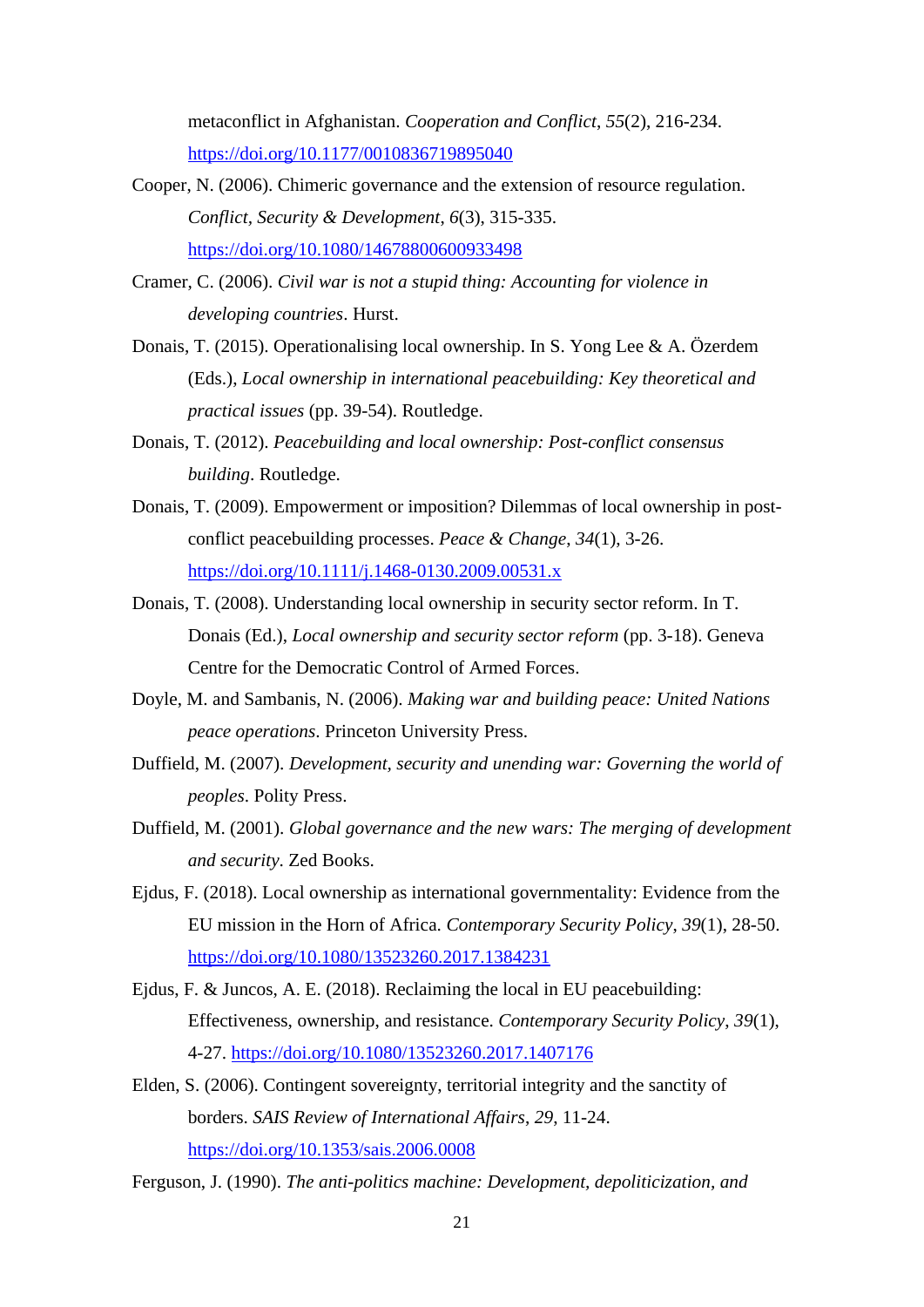*bureaucratic power in Lesotho*. Cambridge University Press.

- Heathershaw, J. & Lambach, D. (2008). Introduction: Post-conflict spaces and approaches to statebuilding. *Journal of Intervention and Statebuilding*, *2*(3), 269-289.<https://doi.org/10.1080/17502970802436296>
- International Crisis Group. (2015). *The politics behind the Ebola crisis*. Africa Report N°232, 28 October 2015. [https://www.crisisgroup.org/africa/west-africa/politics](https://www.crisisgroup.org/africa/west-africa/politics-behind-ebola-crisis)[behind-ebola-crisis](https://www.crisisgroup.org/africa/west-africa/politics-behind-ebola-crisis)
- Kappler, S. (2015). The dynamic local: Delocalisation and (re-)localisation in the search for peacebuilding identity. *Third World Quarterly*, *36*(5), 875-889. <https://doi.org/10.1080/01436597.2015.1025740>
- Kentikelenis, A., King, L., McKee, M. & Stuckler, D. (2014). The International Monetary Fund and the Ebola outbreak. *The Lancet Global Health, 3*, 69-70. [http://dx.doi.org/10.1016/S2214-109X\(14\)70377-8](http://dx.doi.org/10.1016/S2214-109X(14)70377-8)
- Klomegah, K.K. (2019, January 31). Russia shows interest in Sierra Leone's economy. *Modern Diplomacy*. [https://moderndiplomacy.eu/2019/01/31/russia-shows](https://moderndiplomacy.eu/2019/01/31/russia-shows-interest-in-sierra-leones-economy)[interest-in-sierra-leones-economy](https://moderndiplomacy.eu/2019/01/31/russia-shows-interest-in-sierra-leones-economy)
- Lake, M. (2017). Building the rule of war: Postconflict institutions and the microdynamics of conflict in Eastern DR Congo. *International Organization*, *71*(2), 281-315.<https://doi.org/10.1017/S002081831700008X>
- Mac Ginty, R. & Richmond, O. (2016). The fallacy of constructing hybrid political orders: A reappraisal of the hybrid turn in peacebuilding. *International Peacekeeping*, *23*(2), 219–39.<https://doi.org/10.1080/13533312.2015.1099440>
- Mac Ginty, R. (2015). Where is the local? Critical localism and peacebuilding. *Third World Quarterly*, *36*(5), 840-856. <https://doi.org/10.1080/01436597.2015.1045482>
- Mac Ginty, R. & Richmond, O. P. (2013). The local turn in peace building: A critical agenda for peace. *Third World Quarterly*, *34*(5), 763-783. <https://doi.org/10.1080/01436597.2013.800750>
- Mac Ginty, R. (2010). Hybrid P\peace: The interaction between top-down and bottomup peace. *Security Dialogue*, *41*(4), 391–412. <https://doi.org/10.1177/0967010610374312>

Machold, R. & Donais, T. (2011). From rhetoric to practice: Operationalizing national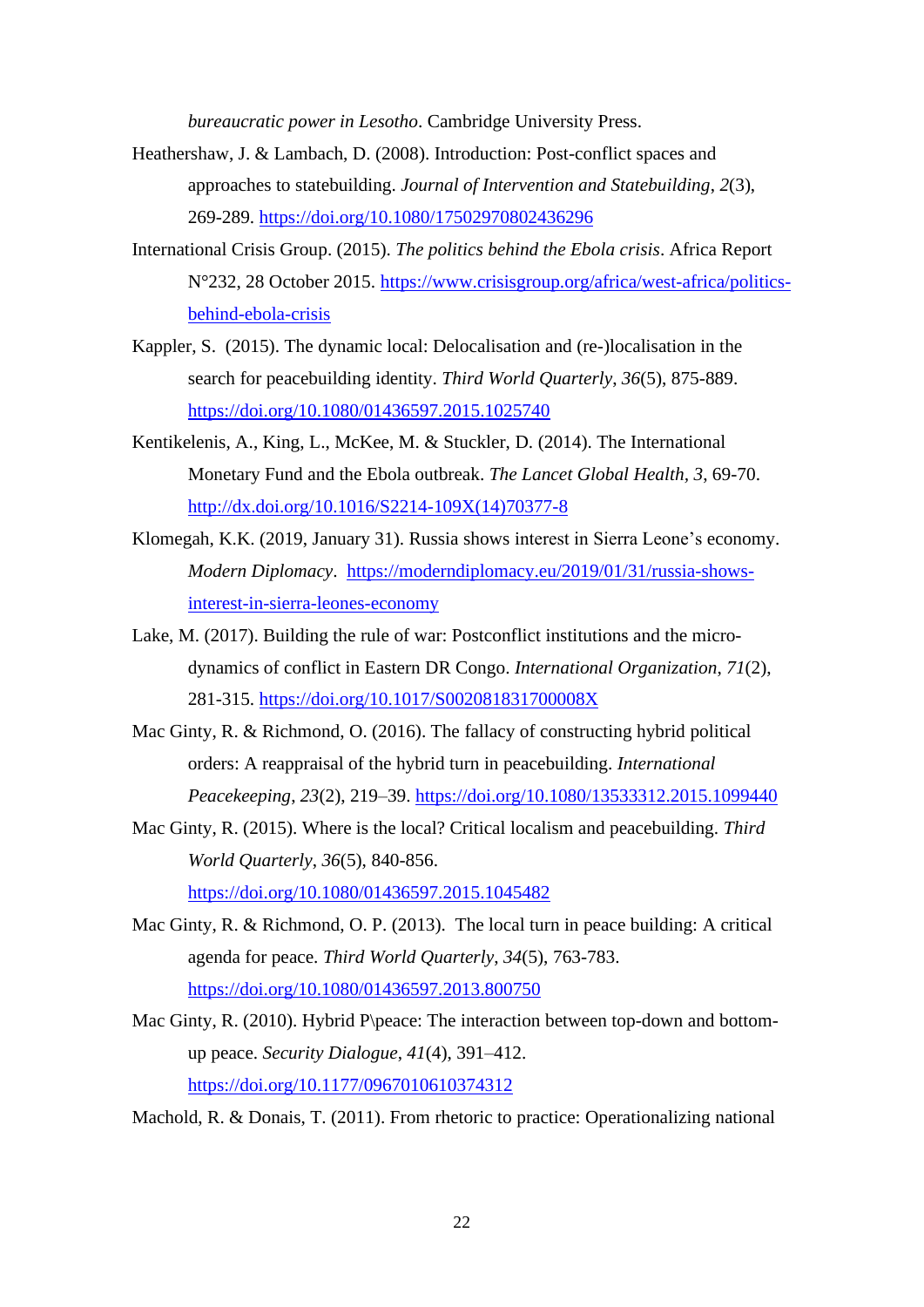ownership in post-conflict peacebuilding. United Nations.

[https://www.un.org/peacebuilding/sites/www.un.org.peacebuilding/files/docume](https://www.un.org/peacebuilding/sites/www.un.org.peacebuilding/files/documents/national_ownership_report.pdf) [nts/national\\_ownership\\_report.pdf](https://www.un.org/peacebuilding/sites/www.un.org.peacebuilding/files/documents/national_ownership_report.pdf)

- Mateos, O. (2015). Más allá de la "narrativa del estallido": Causas globales e históricas de la crisis del ébola en África occidental. In O. Mateos & J. Tomàs (Eds.), *Detrás del ébola: un análisis multidisciplinar de un problema global* (pp. 201- 220). Bellaterra Edicions.
- Mateos, O. (2012). Post-conflict peacebuilding in Africa: Between "virtual peace" and the search for legitimacy. In Francis, D. (Ed.), *When war ends: Building peace in divided communities* (1st ed., pp. 77-101). Routledge.
- M'cleod, H. & Ganson B. (2018). The underlying causes of fragility and instability in Sierra Leone. *The LSE-Oxford Commission on State Fragility, Growth and Development*. [https://www.theigc.org/wp-content/uploads/2018/04/Sierra-](https://www.theigc.org/wp-content/uploads/2018/04/Sierra-Leone-Report-v2.pdf)[Leone-Report-v2.pdf](https://www.theigc.org/wp-content/uploads/2018/04/Sierra-Leone-Report-v2.pdf)
- Narten, J. (2008). Post-conflict peacebuilding and local ownership: Dynamics of external-local interaction in Kosovo under United Nations administration. *Journal of Intervention and Statebuilding*, *2*(3), 369-390. <https://doi.org/10.1080/17502970802436361>
- Nathan, L. (2008). The challenge of local ownership of SSR: From donor rhetoric to practice. In T. Donais (Ed.), *Local ownership and security sector reform* (pp. 19- 38)*.* Geneva Centre for the Democratic Control of Armed Forces.
- Newman, E., Paris, R. & Richmond, O. P. (2009). *New perspectives on liberal peacebuilding*. United Nations University Press.
- Organisation for Economic Co-Operation and Development Development assistance committee. (2008). *Accra agenda for action*.
- Organisation for Economic Co-Operation and Development Development assistance committee. (2007). *Principles for good international engagement in fragile states and situations*.<http://www.oecd.org/dataoecd/61/45/38368714.pdf>
- Organisation for Economic Co-Operation and Development Development assistance committee. (2005). *The Paris Declaration on aid effectiveness.* <http://www.oecd.org/dataoecd/11/41/34428351.pdf>
- Organisation for Economic Co-Operation and Development Development assistance committee (DAC). (1996). *Shaping the 21st Century: The contribution of development co-operation.*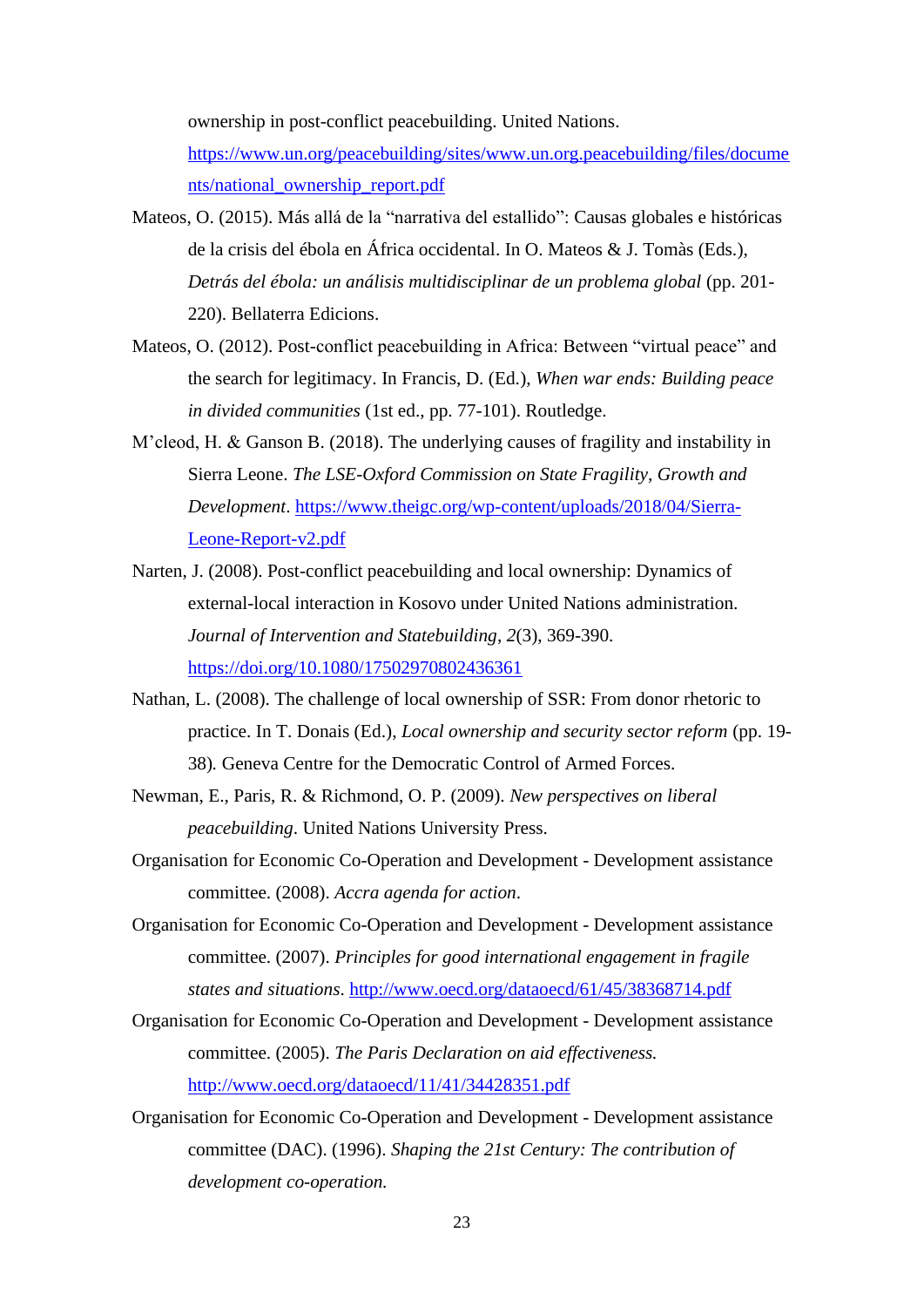- Olawale, I. (2008). Enabling local ownership: Participation and capacity-building in SSR. In T. Donais (Ed.), *Local ownership and security sector reform* (pp. 127- 148). Geneva Centre for the Democratic Control of Armed Forces.
- Paffenholz, T. (2015). Unpacking the local turn in peacebuilding: A critical assessment towards an agenda for future research. *Third World Quarterly, 36*(5), 857-874. <https://doi.org/10.1080/01436597.2015.1029908>
- Peace Research Institute Oslo. (2018). *Trends in armed conflict, 1946-2017.* <https://www.prio.org/utility/DownloadFile.ashx?id=1698&type=publicationfile>
- Pouligny, B. (2009). Supporting local ownership in humanitarian action. *Humanitarian Policy Paper Series*. Center for Transatlantic Relations and Global Public Policy Institute.
- Richmond, O. P. & Mac Ginty, R. (2015). Where now for the critique of the liberal peace? *Cooperation and Conflict*, *50*(2). 171-189. <https://doi.org/10.1177/0010836714545691>
- Richmond, O. P. (2012). Beyond local ownership in the architecture of international peacebuilding. *Ethnopolitics*, *11*(4), 354–375. <https://doi.org/10.1080/17449057.2012.697650>
- Richmond, O. P. (2008). *Peace in international relations*. Routledge.
- Salih, M. (2009). A critique of the political economy of the liberal peace: Elements of an African experience. In E. Newman, O.P. Richmond, & R. Paris, R. (Eds.), *New thinking on liberal peacebuilding* (1st ed., pp. 133-158). United Nations University Press.
- Sending, O. J. (Ed.). (2010). *Learning to build a sustainable peace: Ownership and everyday peacebuilding*. Chr. Michelsen Institute (CMI) Report.
- Sending, O. J. (2009a). *Why peacebuilders fail to secure ownership and be sensitive to context*. Norwegian Institute of International Affairs (NUPI).
- Sending, O. J. (2009b). *Why peacebuilders are "blind" and "arrogant" and what to do about it*. Norwegian Institute of International Affairs (NUPI).
- Sessay, A., Ukeje, C., Gbla, O. & Ismail, O. (2009). Post-war regimes and state reconstruction in Liberia and Sierra Leone. The Council for the Development of Social Science Research (CODESRIA).
- Straus, S. (2012). Wars do end! Changing patterns of political violence in Sub-Saharan Africa. *African Affairs*, *111*(443), 179-201.<https://doi.org/10.1093/afraf/ads015>
- Taylor, I. (2007). What fit for the liberal peace in Africa? *Global Society*, *21*(4), 553-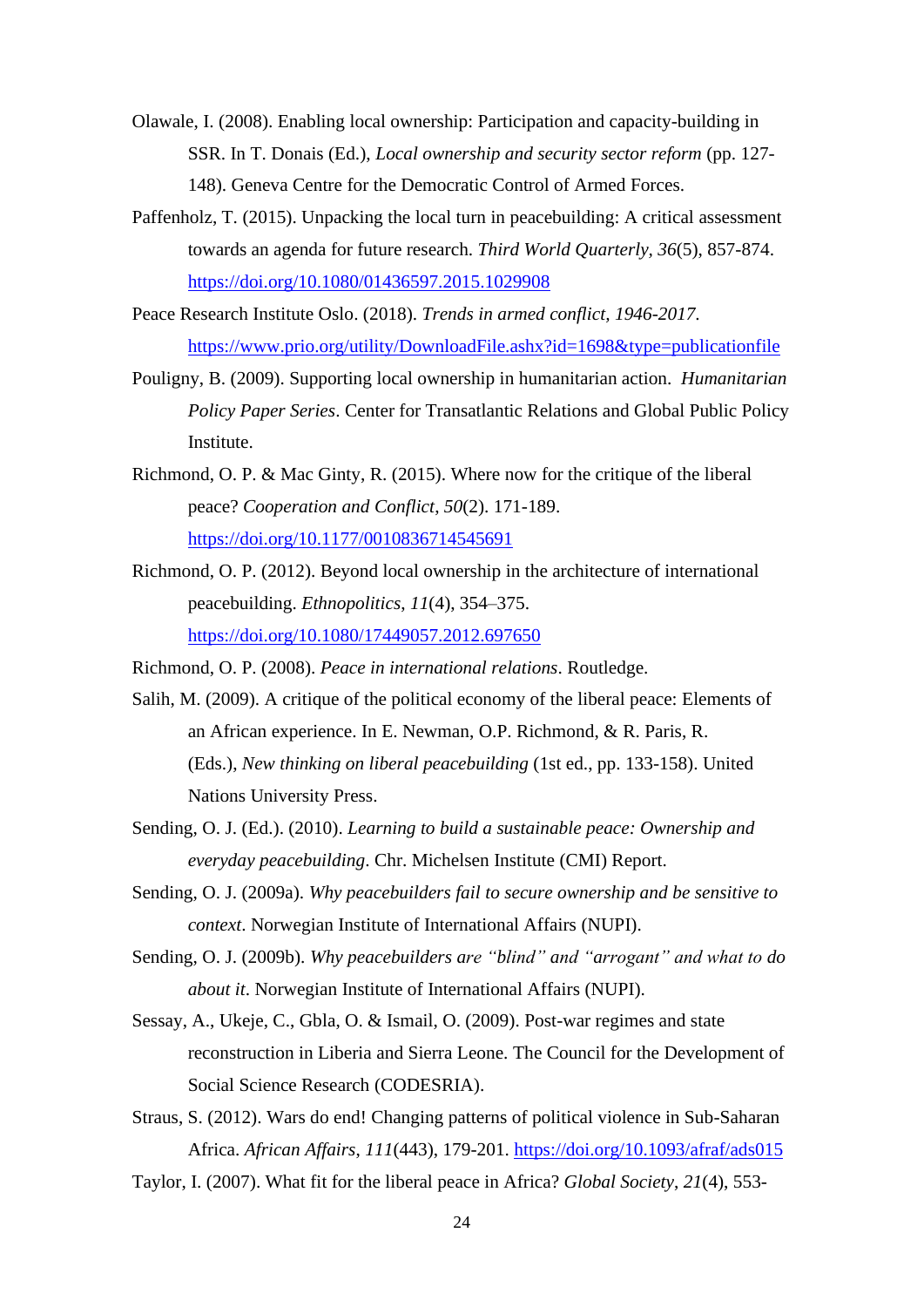566.<https://doi.org/10.1080/13600820701562785>

- The signs are rusting. (2006, June 9). *Africa confidential 47*(12). [https://www.africa-confidential.com/article](https://www.africa-confidential.com/article-preview/id/1800/The_signs_are_rusting)[preview/id/1800/The\\_signs\\_are\\_rusting](https://www.africa-confidential.com/article-preview/id/1800/The_signs_are_rusting)
- Thompson, B. (2007, June). Sierra Leone: Reform or relapse? Conflict and governance reform. Chatham House Report.
- United Nations (2008). *United Nations peacekeeping operations. Principles and guidelines (Capstone doctrine)*. [https://www.un.org/ruleoflaw/blog/document/united-nations-peacekeeping](https://www.un.org/ruleoflaw/blog/document/united-nations-peacekeeping-operations-principles-and-guidelines-the-capstone-doctrine/)[operations-principles-and-guidelines-the-capstone-doctrine/](https://www.un.org/ruleoflaw/blog/document/united-nations-peacekeeping-operations-principles-and-guidelines-the-capstone-doctrine/)
- United Nations (2010). Review of the United Nations peacebuilding architecture. <https://www.un.org/peacebuilding/document-topic/2010-review> United Nations
- Development Programme. (2019). Sierra Leone. *Human development indicators*. [http://hdr.undp.org/sites/all/themes/hdr\\_theme/country](http://hdr.undp.org/sites/all/themes/hdr_theme/country-notes/SLE.pdf)[notes/SLE.pdf](http://hdr.undp.org/sites/all/themes/hdr_theme/country-notes/SLE.pdf)
- United Nations Security Council. (2008). Security Council asks Secretary-General to establish peacebuilding office in Sierra Leone after mandate of United Nations integrated office ends.<https://www.un.org/press/en/2008/sc9414.doc.htm>
- Unity (2007, August 23). Carlos Valentia exposed. <http://www.rscsl.org/Clippings/2007/2007-08/pc2007-8-24.pdf>
- Van Leeuwen, M., Nindorera, J., Kambale Nzweve, J-L. & Corbijn, C. (2020). The 'local turn' and notions of conflict and peacebuilding – Reflections on local peace committees in Burundi and eastern DR Congo. *Peacebuilding*, *8*(3), 279- 299.<https://doi.org/10.1080/21647259.2019.1633760>
- Voa News (2009, November 1). Britain's Blair says farewell in Sierra Leone. <https://www.voanews.com/archive/britains-blair-says-farewell-sierra-leone>
- Westendorf, J.-K. (2018). Challenges of local ownership: Understanding the outcomes of the international community's 'light footprint' approach to the Nepal peace process. *Journal of Intervention and Statebuilding*, *12*(2), 228-252. <https://doi.org/10.1080/17502977.2018.1472963>
- Wilkin, P. & Conteh, A. A. (2018). Neoliberal health reforms and the failure of healthcare in Sierra Leone: The case of the Ebola crisis. *African Studies*, *77*(3), 428-450.<https://doi.org/10.1080/00020184.2018.1473237>
- World Bank. (2005). *Building effective states—Forging engaged societies. Report of the*